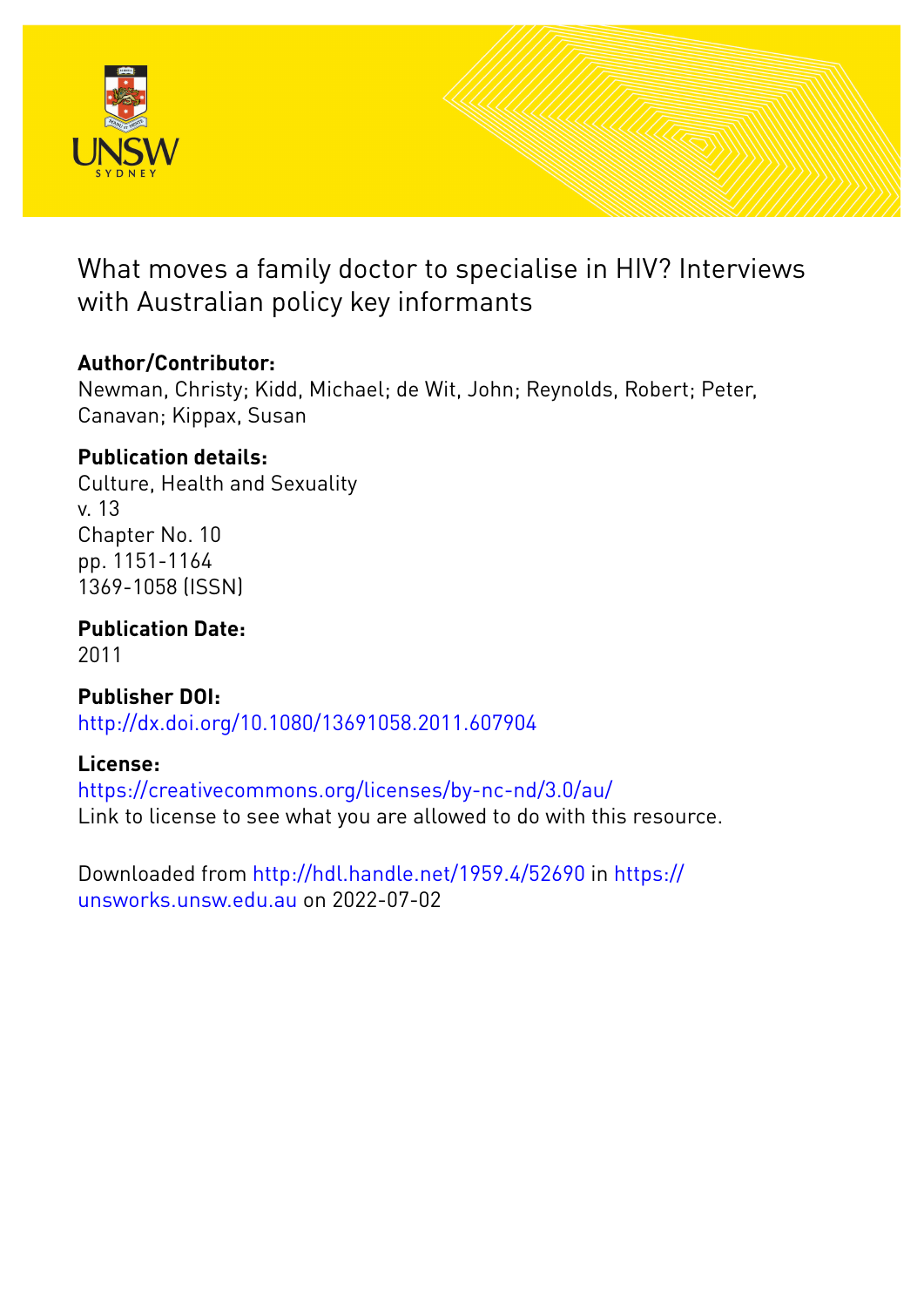This is an electronic version of an article published as:

Newman, C.E., Kidd, M.R., de Wit, J.B., Reynolds, R.H., Canavan, P.G., Kippax, S.C. (2011) What moves a family doctor to specialise in HIV? Interviews with Australian policy key informants. *Culture, Health and Sexuality*, 13(10): 1151-1164.<http://dx.doi.org/10.1080/13691058.2011.607904>

*Culture, Health and Sexuality* is available online at: <http://www.tandfonline.com/toc/tchs20/current>

## **What moves a family doctor to specialise in HIV? Interviews with Australian policy key informants**

Christy E. Newman [corresponding author] *National Centre in HIV Social Research, Level 2 Robert Webster Building The University of New South Wales, Sydney NSW 2052, Australia Email: [c.newman@unsw.edu.au](mailto:c.newman@unsw.edu.au) Ph: +61 2 9385 4717 Fax: +61 2 9385 6455*

Michael R. Kidd *Faculty of Health Sciences, GPO Box 2100 Flinders University, Adelaide SA 5001, Australia Email: [michael.kidd@flinders.edu.au](mailto:michael.kidd@flinders.edu.au) Ph: +61 8 8201 3800 Ph: +61 8 8201 3905*

### John B.F. de Wit

*National Centre in HIV Social Research, Level 2 Robert Webster Building The University of New South Wales, Sydney NSW 2052, Australia Email: [j.dewit@unsw.edu.au](mailto:j.dewit@unsw.edu.au) Ph: +61 2 9385 6799 Fax: +61 2 9385 6455*

Robert H. Reynolds *Department of Modern History, Politics, International Relations and Security W6A, Macquarie University, Sydney NSW 2109, Australia Email: [Robert.Reynolds@humn.mq.edu.au](mailto:Robert.Reynolds@humn.mq.edu.au) Ph: +61 2 9850 8877 Fax: +61 2 9850 6589*

Peter G. Canavan *National Association of People Living with HIV/AIDS c/o PO Box 917, Newtown NSW 2042, Australia*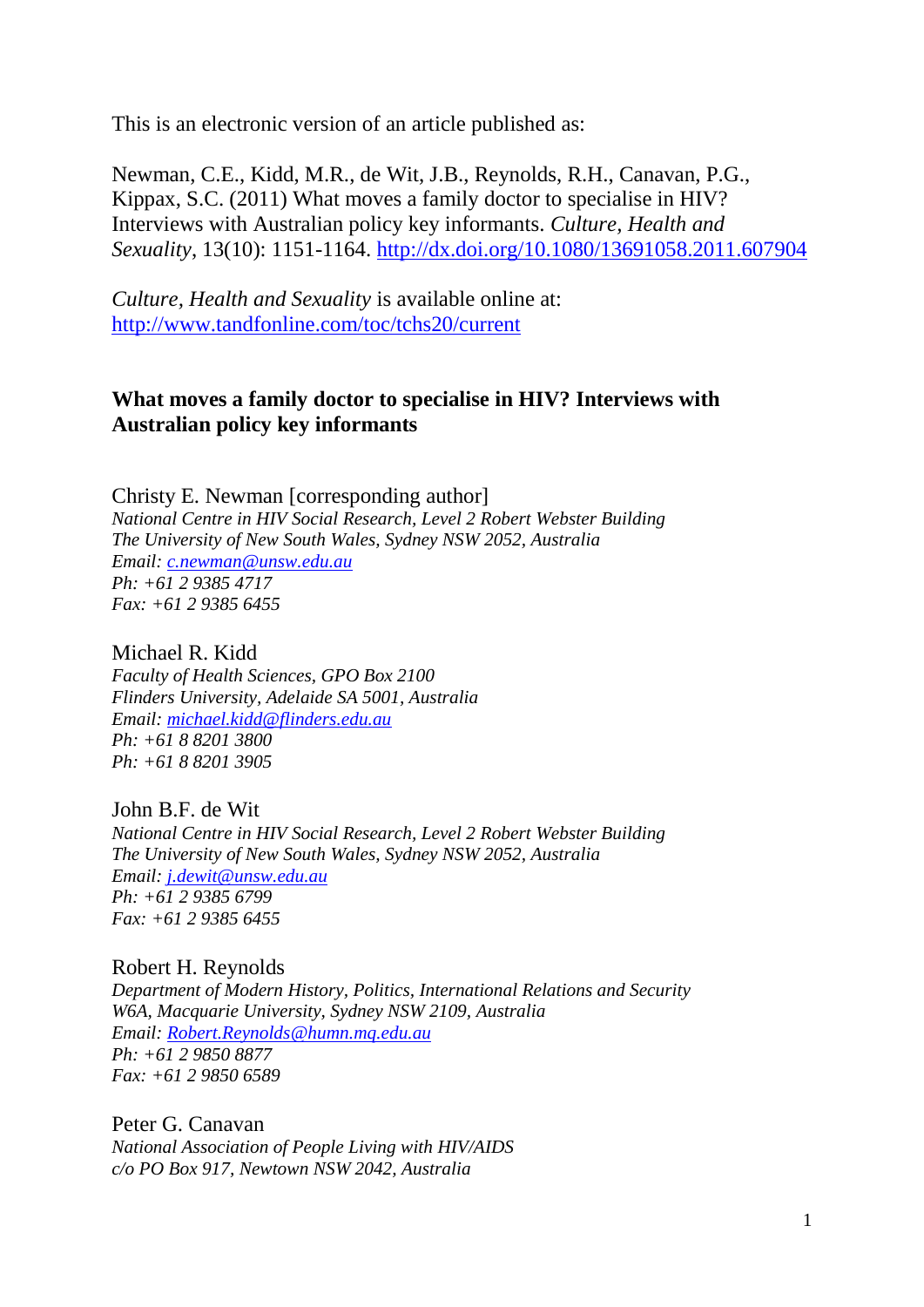*Email: [petercanavan@me.com](mailto:petercanavan@me.com) Ph: +61 412 274 208 Fax: +61 2 9565 4860*

Susan C. Kippax *Social Policy Research Centre, Level 2 John Goodsell Building The University of New South Wales, Sydney NSW 2052, Australia Email: [s.kippax@unsw.edu.au](mailto:s.kippax@unsw.edu.au) Ph: +61 2 9385 7806 Fax: +61 2 9385 6455*

### **What moves a family doctor to specialise in HIV? Interviews with Australian policy key informants**

The population of people living with HIV in Australia is increasing, requiring an expert primary care workforce to provide HIV clinical care into the future. Yet the numbers of family doctors or 'general practitioners' (GPs) training as community-based HIV medication prescribers may be insufficient to replace those retiring, reducing hours or changing roles. We conducted semi-structured interviews between February and April 2010 with 24 'key informants' holding senior roles in organisations that shape HIV care policy to explore their perceptions of contemporary issues facing the HIV general practice workforce in Australia. Informed by interpretive description, our analysis explores how these key informants characterised GPs as being 'moved' by the *clinical, professional* and *political* dimensions of the role of the HIV general practice doctor. Each of these dimensions was represented as essential to the engagement of GPs in HIV as an area of special interest, although the political dimensions were often described as the most distinctive compared to other areas of general practice medicine. Our analysis explores how each of these dimensions contributes to shaping the contemporary 'culture of HIV medicine', and suggests that such an approach could be useful for understanding how health professionals become engaged in other underserved areas of medical work.

**Keywords**: Australia; culture of HIV medicine; general practice; medical professions; primary care

**Word count**: 7,422 (excluding title page and abstract)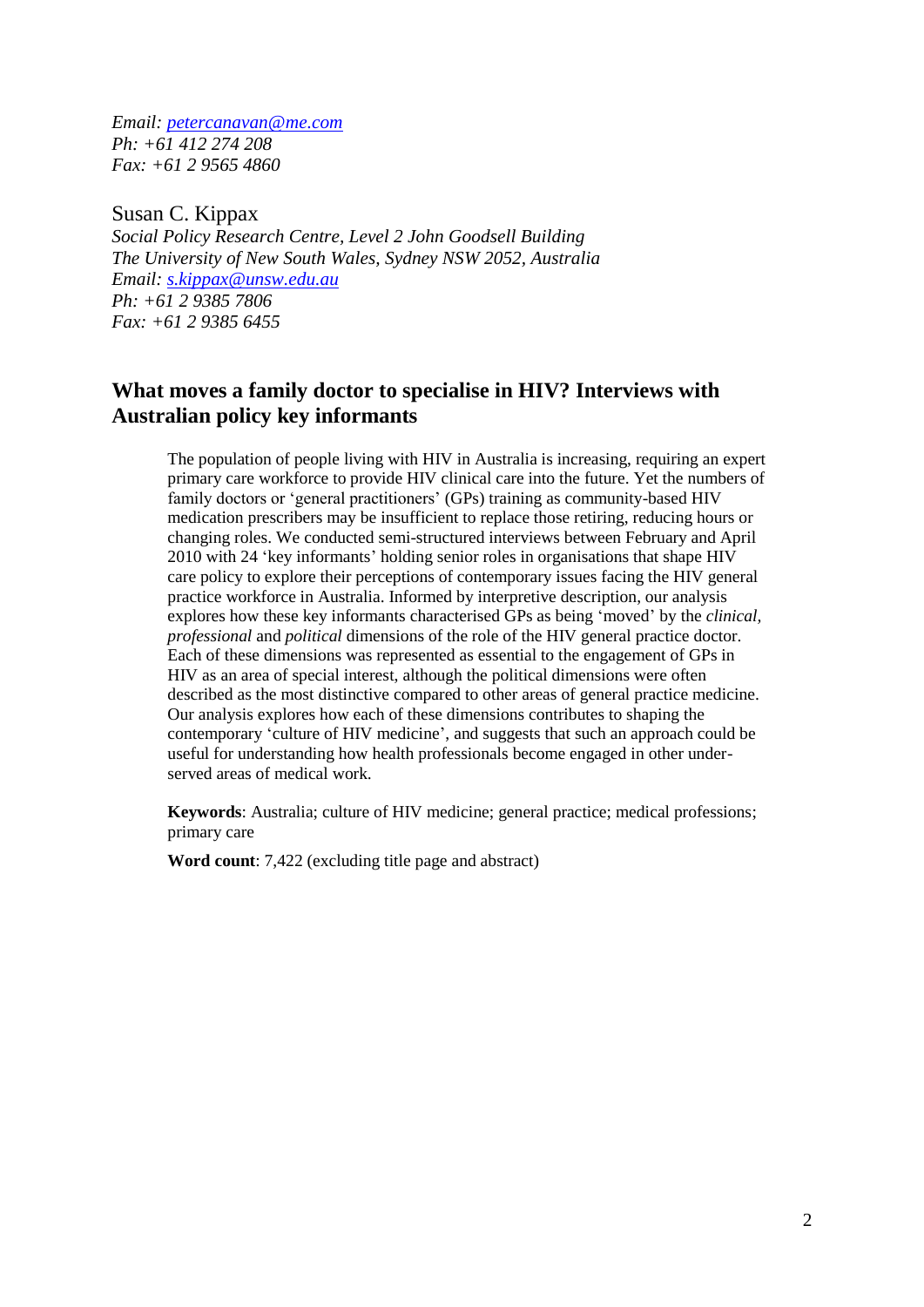#### **Introduction**

Anecdotally, the many health professionals working in these areas of HIV medicine and with marginalised communities... remain there because of personal commitment and passion. There is evidence that this situation will not continue indefinitely (Savage et al. 2009, 25). It seems easier to respond to our enthusiasms by trading in facts than by investigating the more naive question of how and why we have been moved (De Botton 2009, 27).

While the population of people living with HIV in Australia is currently small in comparison with other parts of the world, their numbers are gradually increasing. Patient demographics are also changing, with HIV infection appearing increasingly outside of the main affected populations of gay men and the geographical location of HIV positive people becoming more dispersed (Jansson et al. 2010). HIV medical care is provided in a range of settings, including public hospital outpatient units and sexual health centres, but a special feature of the Australian approach is that care is also available from specialist family doctors (called general practitioners) working in private community-based medical practice settings (called general practices) (Pell et al. 2008). This approach has made care more easily accessible to many people with HIV, which is important for both equity reasons and the serious personal and system costs of inadequate HIV care and treatment (Fleishman et al. 2010). General practitioners (GPs) trained in and accredited as 's100 prescribers' [ie. authorised to prescribe HIV medications as regulated by the 'Section 100' Highly Specialised Drugs Program] are able to develop close and trusted long-term relationships with members of the most at risk and often marginalised populations, particularly gay-identified and other homosexually active men (e.g. Russell 2004). The almost three decades that have passed since HIV was first detected have featured dramatic treatment advances, associated with a transformation in the models of HIV primary care in Australia from acute care to chronic disease management,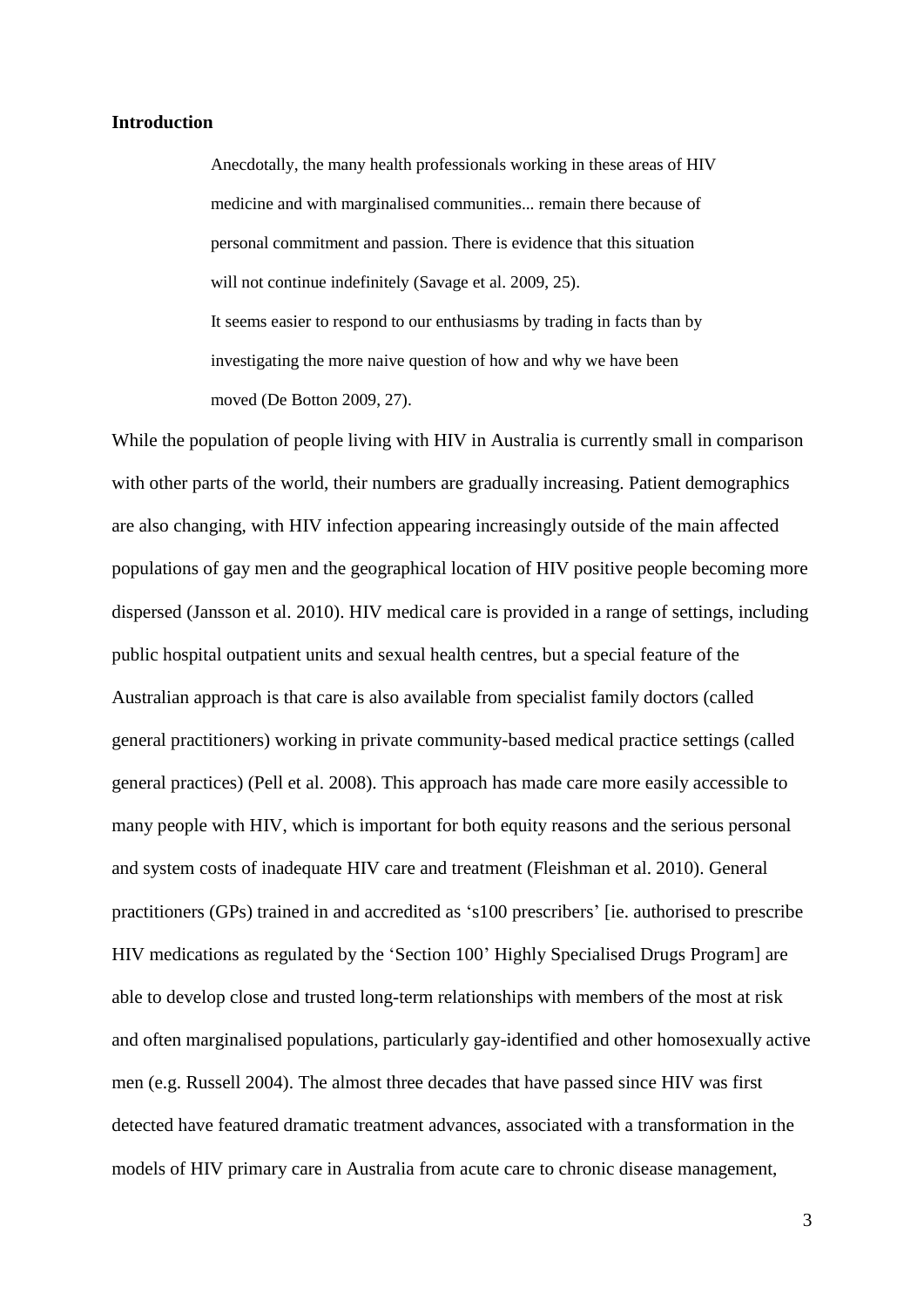including emerging health issues related to living longer with HIV (Orth et al. 2008). These treatment changes and the changes in the demographic and geographic profile of the HIV epidemic in Australia are creating new challenges for models of care delivery and some policy 'nervousness' has become evident about whether sufficient numbers of new GPs are taking up HIV prescriber training in order to replace those who are planning to retire, reduce their hours of work or change their roles (Savage et al*.* 2009; Whittaker and Watson 2005).

Workforce shortages in general practice have received considerable policy and research attention in recent years (e.g. Piko and Phillips 2010; Shadbolt and Bunker 2009; Thistlethwaite et al*.* 2008), although a number of medical specialties including geriatric medicine and obstetrics and gynaecology also report persistent workforce shortages (Tay et al*.* 2009; Torrible et al*.* 2006). While Collyer has noted that 'most analyses of workforce shortages in the health system have focused narrowly on factors directly impacting on the supply and demand of clinical workers' (2007, 250) with particular reference to remuneration, medical education and numbers of training places, it is promising to note that recent health workforce research has argued for taking better account of the changing social and economic dynamics of working lives in general practice, which include increasingly transient career trajectories and changing meanings of work for clinicians of both genders (Piko and Phillips 2010). The emerging literature on GPs with 'special interests' – defined by the Royal Australian College of General Practitioners as the development of 'advanced competence' in particular areas of practice after GP training has been completed (Royal Australian College of General Practitioners 2007) – has a particular contribution to make here, especially in relation to the commonly posited claim that developing specialist skills and knowledge can increase GP job satisfaction and retention (e.g. Boggis and Cornford 2007; Gerada et al*.* 2002; Spurling and Jackson 2009; Wilkinson et al*.* 2005).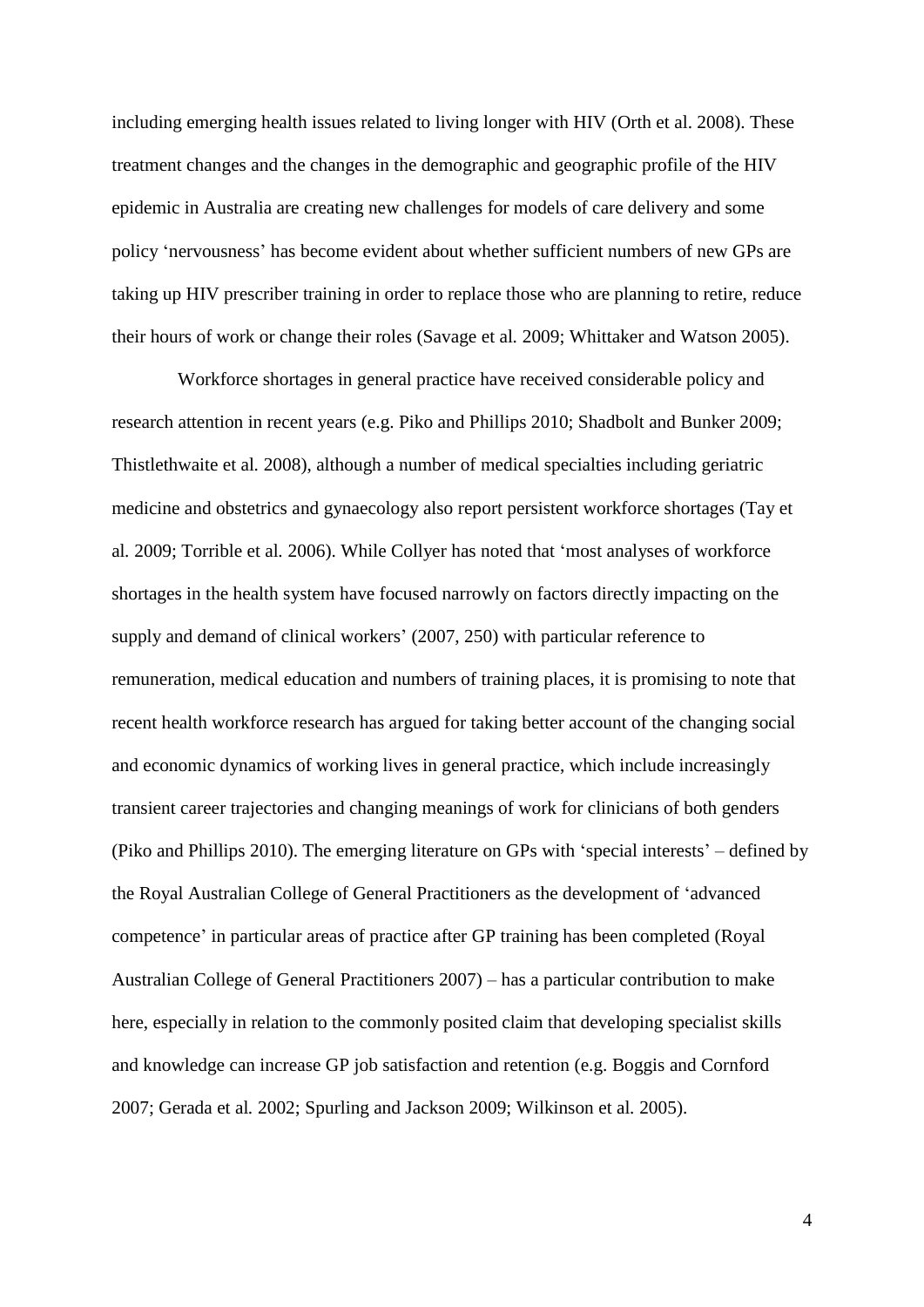HIV is an 'area of special interest' for many of the GPs who provide HIV care in Australia, yet very little is known about the particular issues facing this component of the health workforce. In the 1980s and early 1990s, international research on the experiences of providing HIV care was mostly focused on the attitudes of health professionals regarding working with people with HIV infection, often describing a lack of knowledge about HIV transmission and a discomfort in working with patients who identified as gay or inject drugs (e.g. Brown-Peterside et al*.* 1991; Gerbert et al*.* 1991). The early research with Australian clinicians reported accurate knowledge of HIV transmission but noted that the discussion of sexual health risk practices was difficult for many and some were concerned about personal safety and public reaction (e.g. Kirkman et al*.* 1999; Mulvey and Temple-Smith 1997; Paine and Briggs 1988). One of the few studies of the Australian HIV workforce conducted since the introduction of effective treatments in the late nineties described a decrease in the emotional intensity of this work and an increase in job satisfaction due to the development of long relationships with patients (Yallop et al. 2002). More recent research in Australia focusing on clinicians' experiences of providing care to gay men in relation to the prevention and treatment of HIV has found that GPs provide a safe, accepting and non-judgmental environment where gay men can feel comfortable discussing a variety of personal issues, including sexual health (Newman et al*.* 2010a; Newman et al*.* 2010b; Russell 2004).

Australia's Sixth National HIV Strategy (2010-2013) has recognised that 'both HIV specialised and generalist general practitioners continue to play a wide role in HIV care, with the majority of people living with HIV seeing a Section100 GP for their HIV care' (Commonwealth of Australia 2010, 33), but also that there are 'recruitment and retention difficulties for Section100 GP prescribers and clinicians with an interest in HIV' (2010, 47). In comparable international settings, a 'looming HIV workforce shortage' has also been reported in the United States (Adams et al. 2010, 977), and British research has found that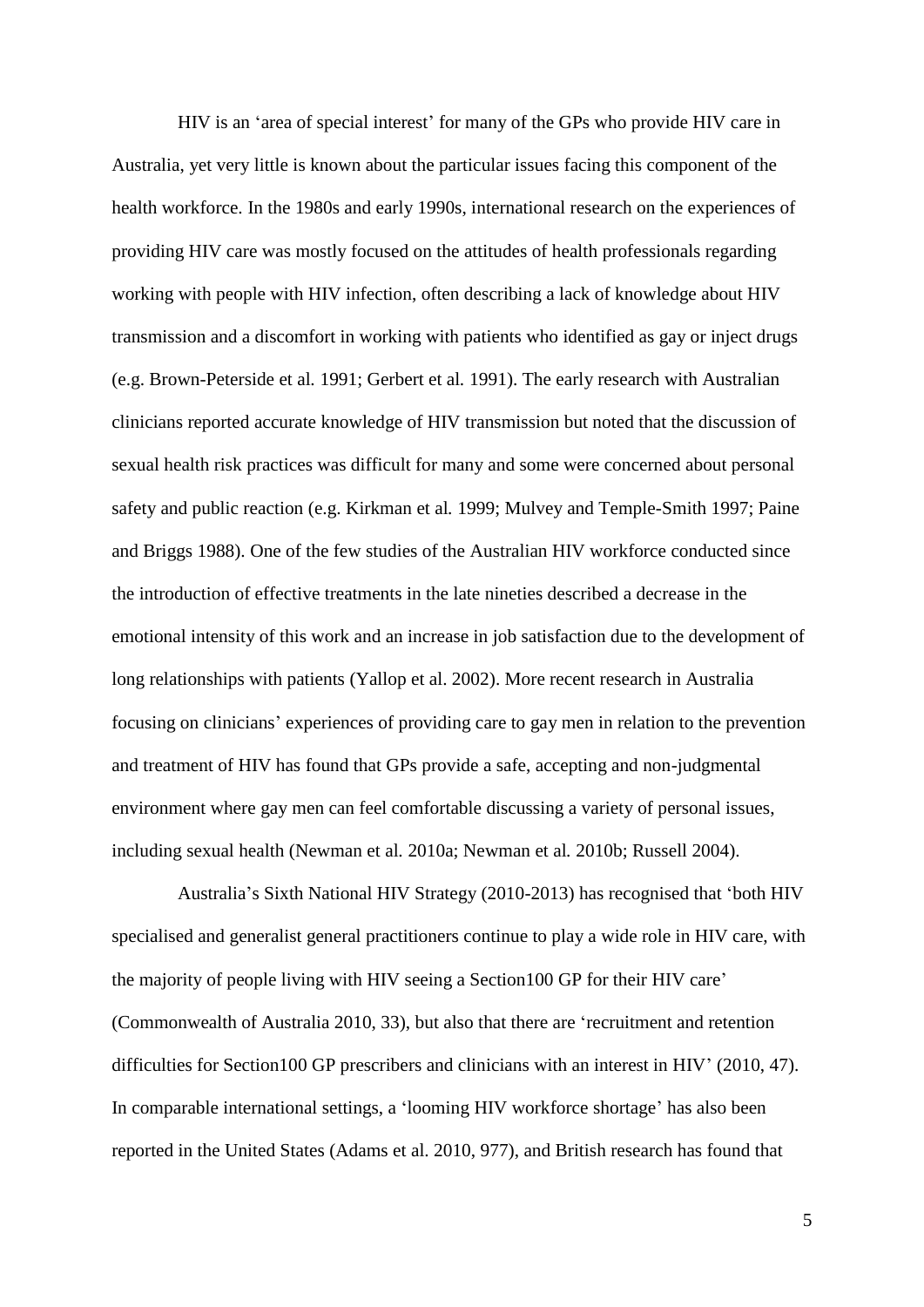GPs are reluctant to accept the increased role in HIV care that policymakers have begun to ask of them (Defty et al. 2010). However, as already noted, the beliefs that circulate about how and why health professionals become and remain engaged with HIV care are mostly anecdotal, and very little published research is available on the role that complex factors such as 'personal commitment and passion' (Savage et al. 2009, 25) might play in the recruitment and retention of GPs with a special interest in HIV. In fact, there is little information available generally on what GPs and other health care workers might find either rewarding or challenging about HIV medicine as an area of professional interest.

The study from which this paper is drawn is designed to address this gap in knowledge by investigating what 'moves' a GP to pursue or sustain a special interest in HIV. We have borrowed the concept of being 'moved' in one's career from Alain de Botton's *The Pleasures and Sorrows of Work*, both for its flexibility in encompassing both internal (eg. personal motivations) and external (eg. training pathways) factors but also its timely challenge to counter the conventional 'facts'-based framing of work and career by exploring 'the more naive question of how and why we have been moved' (2009, 27). Our broader study includes interviews with general practice clinicians and an analysis of how HIV medicine is represented in policy and medical education texts which address GPs. However, this paper reports on the first phase of interviews which targeted a group of key informants who hold senior roles in HIV sector organisations in Australia, including government, advocacy and medical education bodies. We are drawing on Colebatch's 'social construction' approach to critical policy research to frame this group of key informants as participants in the production of policy discourse about HIV care in general practice. This approach is aligned with what Shaw has described as the 'policy-as-discourse' framework within policy research, which attends to 'the linguistic resources by which the socio-political realm is (re)produced... [to help policymakers] look in different ways at the nature of the social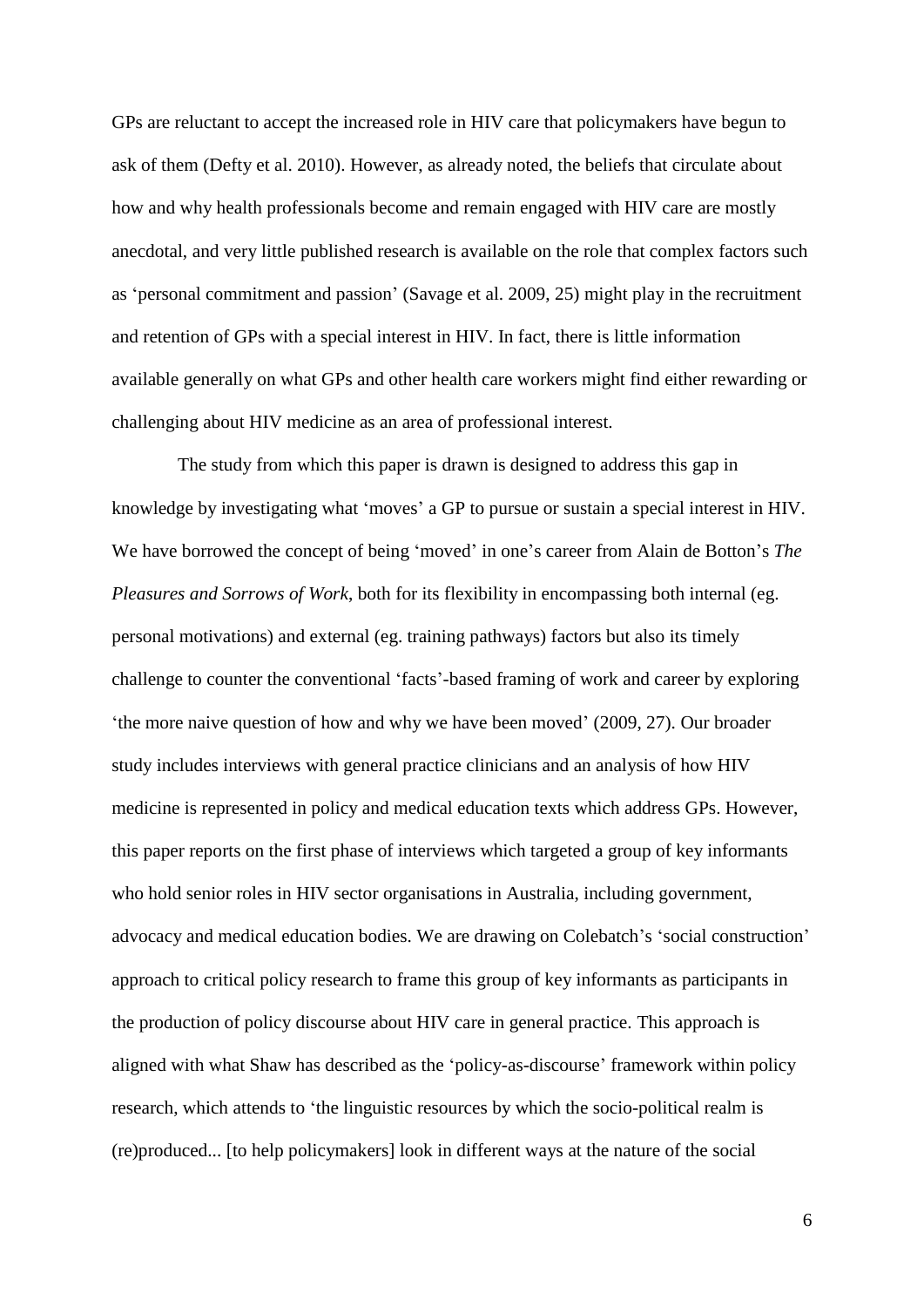problems they have to address' (2010, 209). In line with this principle, the insights from this analysis are intended to contribute to the literature on how health professionals become and remain engaged with particular areas of special interest, especially those relating to the provision of care in challenging or under-served areas of medical practice in developed nations.

#### **Method**

Ethics approvals for the study were received from the National Research and Evaluation Ethics Committee of the Royal Australian College of General Practitioners and the Human Research Ethics Committees of participating universities. Interviews with 24 key informants were conducted between February and April 2010. Potential participants were first nominated by the study's Expert Committee, comprising researchers from general practice, health sociology, social psychology, and Australian history and representatives of Australia's community-based HIV organisations and the general practice profession, including several GPs who currently provide HIV care in different parts of Australia. 36 potential participants were then shortlisted by the lead investigators with the aim of recruiting participants from a diversity of professional and demographic backgrounds. The first author had responsibility for inviting potential participants, conducting the interviews, and managing the process of interview transcription and de-identification. 24 people agreed to take part in either in person (14) or phone (10) interviews. Two declined to take part because they felt they did not have sufficient expertise on this topic and no reply was received from the other ten people. Those who did not take up our invitations did not differ on major demographic characteristics from those who did take part.

Interviews were conducted both in person (14) and by phone (10). Participants were told that the open-ended questions in our semi-structured guide explored contemporary issues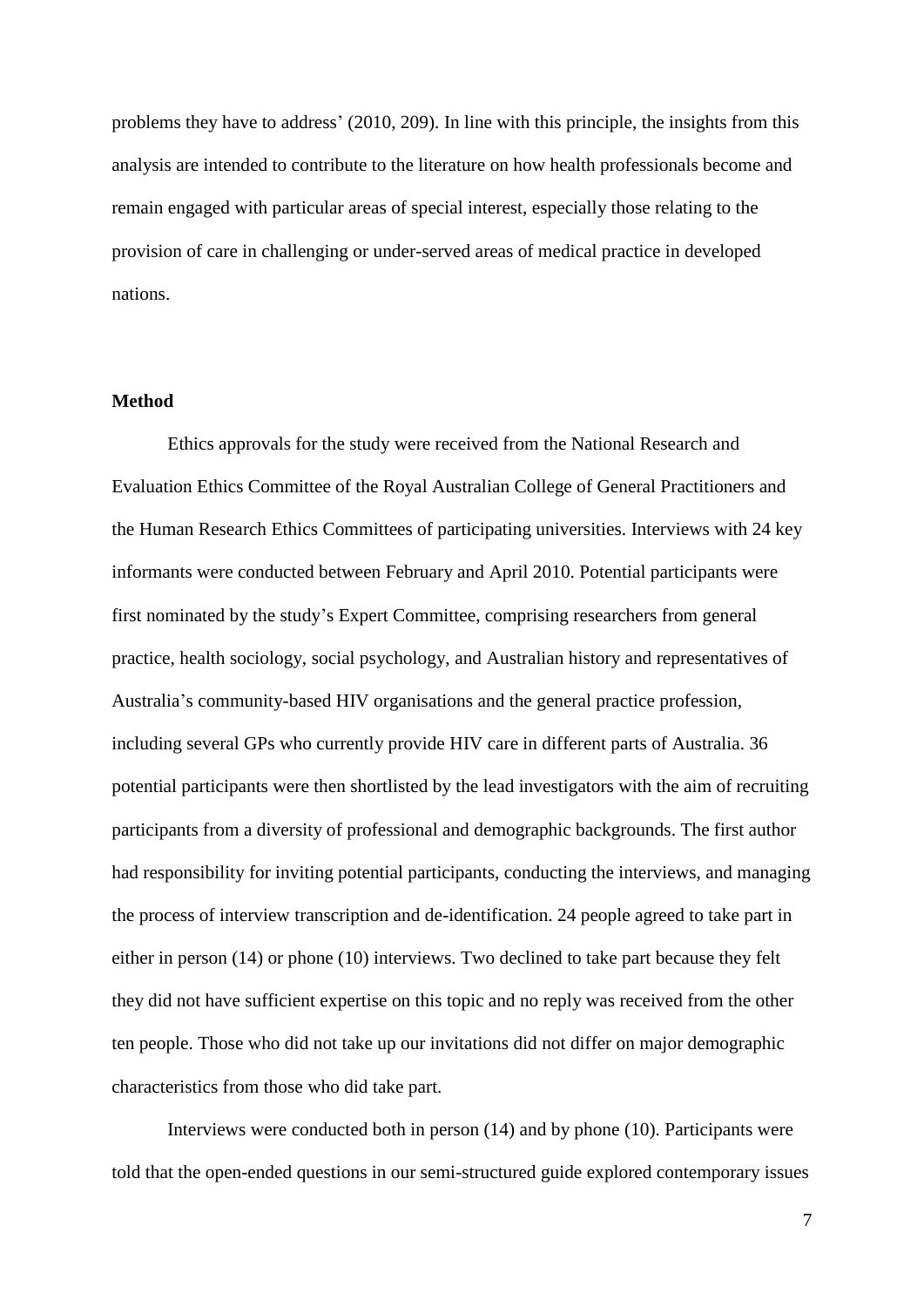facing the HIV general practice workforce in Australia. Before the start of each interview, written consent was secured from the participants who were interviewed face-to-face, and verbal consent (following a structured protocol) from the participants interviewed by phone. All participants were offered AU\$150 reimbursement. Participants employed by public sector organisations declined the payments. Most interviews took around one hour to complete. Given the participants were recruited because of their professional (policy, advocacy and education) role rather than their personal life histories, the discursive style of almost all interviews was largely issues-based, as opposed to experience-based.

More men (17) than women (7) took part in interviews, which is at least partly indicative of the gender balance in the senior positions of many organisations in Australia, including those relating to health and HIV. Five participants self-disclosed as HIV positive during the course of the interview, although this was not asked of them. A significant number were trained in medicine (10) and allied health (3), with the remainder describing their professional backgrounds as community sector (3), public sector (3) and 'other' (5) (e.g. accounting, computing, media). The setting in which they were currently employed or engaged was fairly evenly split across the non-government (10), government (7) and medical education/training (7) sectors. Their scope of interest in relation to HIV was mostly statelevel (12) and national (9), and three participants were explicitly concerned about particular affected populations.

Our analytic approach was informed by interpretive description (ID) (Thorne 2008), which provides a constructivist framework for applied qualitative health research. Thorne recommends adopting an inductive, constant-comparative approach to analysing qualitative data which involves hypothesising about how potential patterns in the data might form relationships which can then be built into a coherent whole, while also iteratively 'interrogating' individual themes for their internal consistencies and variations. We also made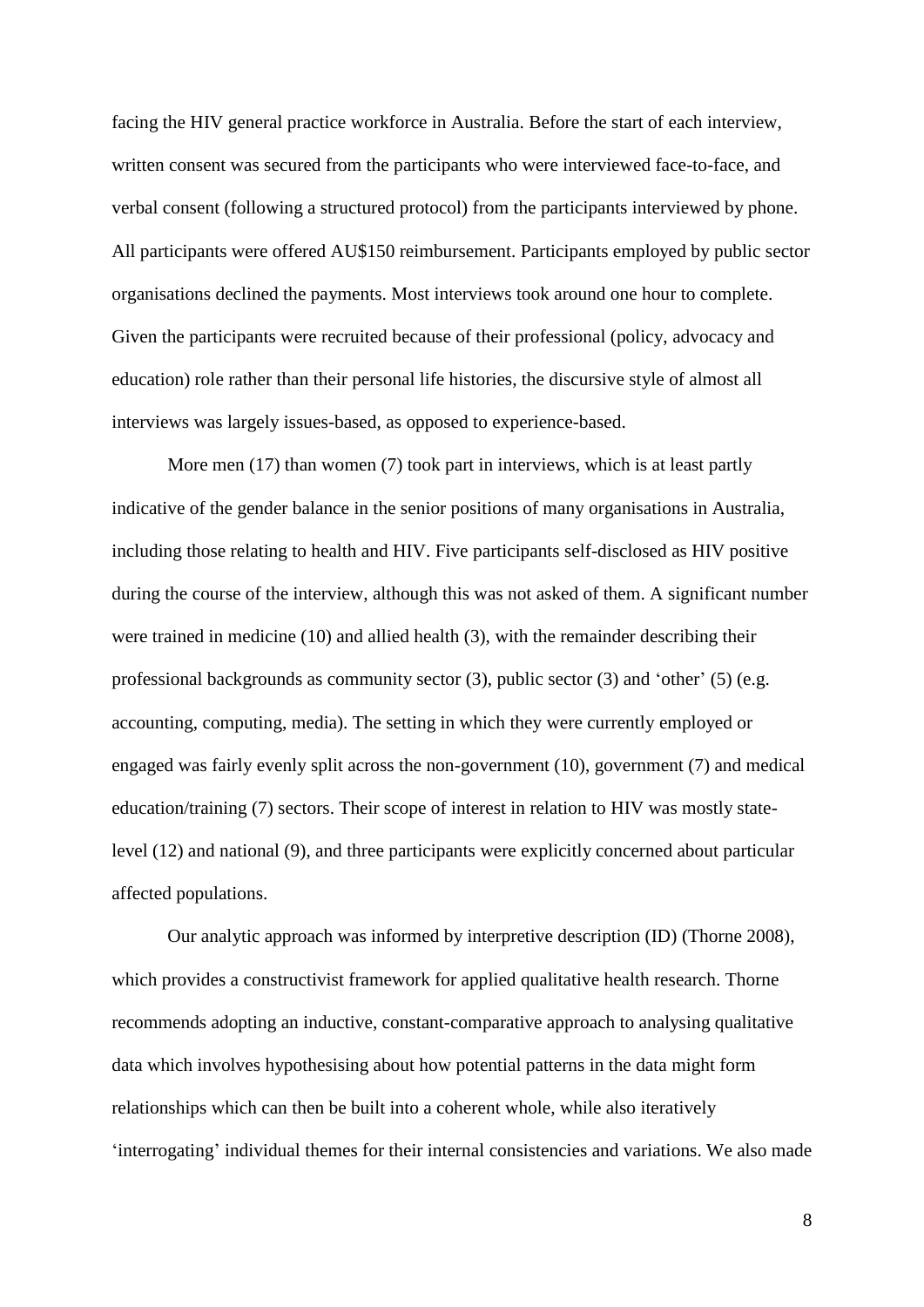use of the Braun and Clarke (2006) guidelines for thematic analysis during the various iterations of coding, reviewing and recoding, as well as the qualitative analysis software NViVo 9. However, ID provided the broad analytic framework, particularly in relation to how we chose to conceptualise and communicate our findings. Adapting the work of Sandelowski and Barroso (2003), Thorne argues that a successful interpretive description will extend the analysis beyond a 'topical survey' (an exhaustive listing of all associated topics) to either a 'thematic summary' (description and interpretation of the most significant groupings and patterns in the data) or a 'conceptual description' (revealing latent patterns through identification and interpretation of original and/or imported concepts). ID also explicitly aims to support communication of findings in a form that will be easily 'grasped, appreciated and remembered' (Thorne 2008, 169), in order to have the best chance of informing policy or practice.

[Figure 1 near here]

#### **Results**

The key themes we identified across the interview data have been visually reproduced in Figure 1 as a 'conceptual description'. This diagram is intended to illustrate what we are describing as the *clinical, professional* and *political* 'dimensions' of the role of HIV general practice doctor (as articulated by this group of policy key informants). The results section will explore specific examples from each of these dimensions to reveal both the central claims and debates among policy key informants about what moves a GP to pursue and sustain a special interest in HIV, and also how this might contribute to shaping a 'culture of HIV medicine' in general practice settings.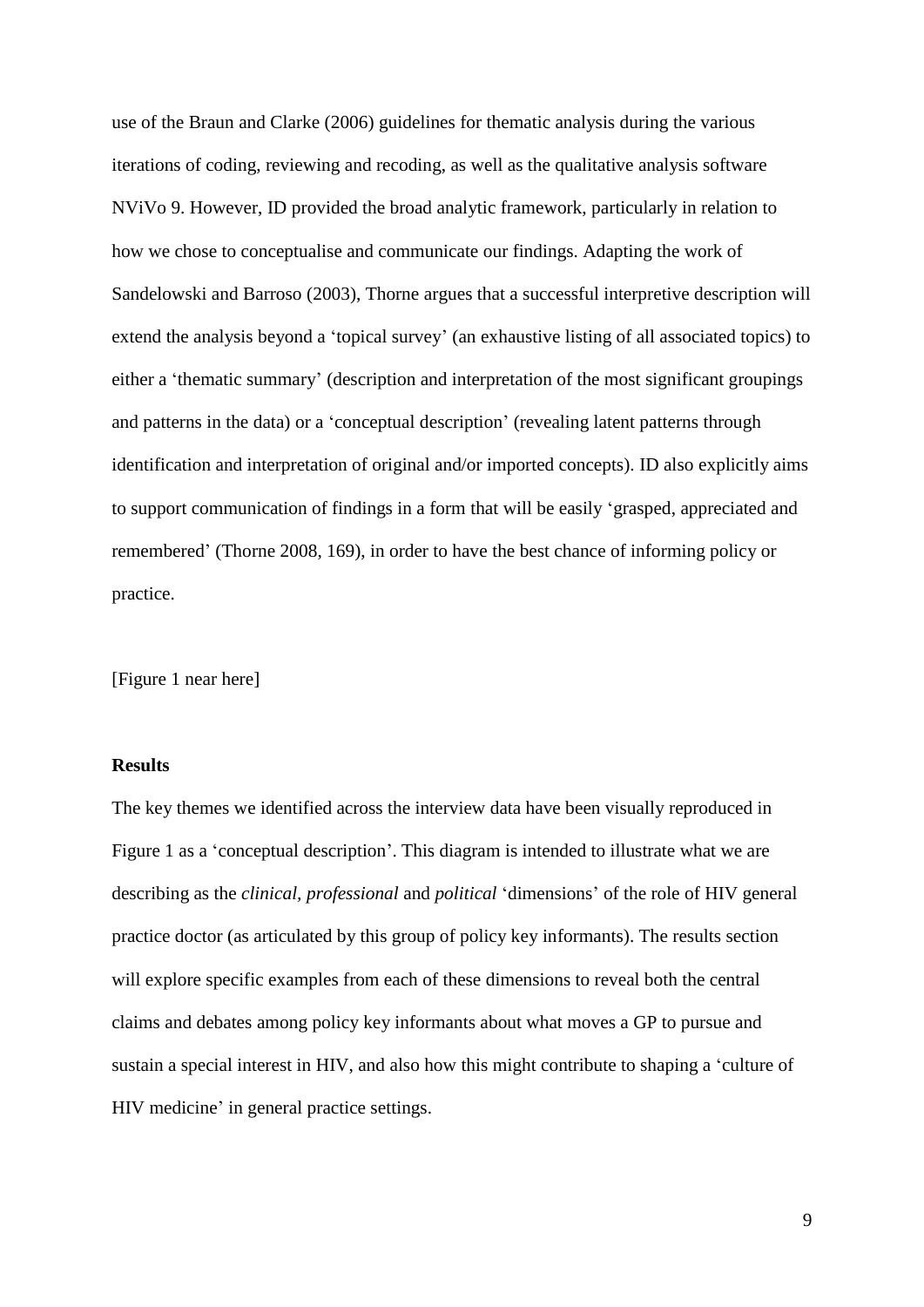The themes we identified in the policy key informant interviews included several which highlighted what this group saw as most notable about the *clinical* dimensions of the role of HIV general practice doctor. There was consistency in the idea that this role is 'special', not only because GPs do not prescribe HIV medications in many other countries, but also because of the particular expertise that this component of the GP workforce has developed in managing HIV infection in the context of complex psychosocial issues and an ageing and demographically diverse population. However, there was some debate about how to accurately characterise HIV clinical work, illustrated in the following two examples of the HIV GP 'providing routine management of HIV as chronic illness.'

In some respects, it's far less 'exciting' medicine to be involved in. It's far less 'passionate' medicine to be involved in than it was when you were talking about people who were dying or, or having, you know, considerable health challenges ... [Now] It's prescriptive. It's this drug or this set of drugs, these set of tests. [KI\_01]

I think it's completely understandable that a young, hotshot, recent graduate going into general practice in the 1990s would ... see HIV as being a 'now' issue: it's very 'hot button', it's exciting, there's a lot of science going on, there's real opportunity to engage with a real, immediate public health issue and a really exciting area of medical science. I don't think that's the case anymore. I think HIV GPs write scripts the same way that they treat a myriad of other diseases. [KI\_13]

These policy key informants believe that HIV care in general practice settings has become *routine* since the advent of effective treatments, with the excitement of responding to a new and changing medical condition being replaced by the familiarity of managing a chronic illness. The implication is that HIV has less to hold a GP as it becomes less distinctive from more 'ordinary' areas of general practice medicine.

Others believed that HIV medicine was commonly represented to GPs as a particularly *complex* field of clinical practice, which they believed would either scare away or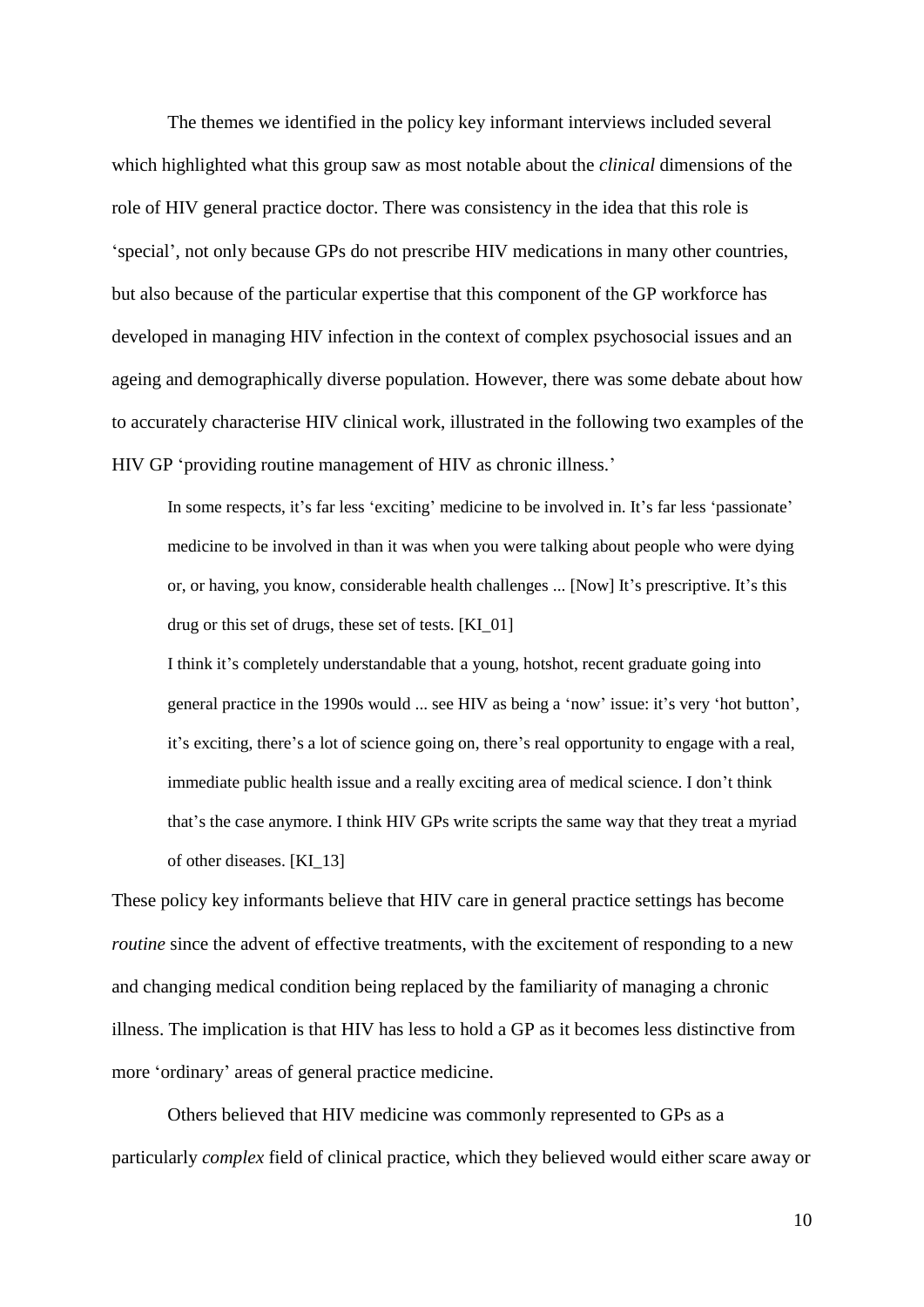entice GPs into this area of work, depending on how much of a clinical challenge they were seeking. The following examples relate to the perceived role of the HIV GP in 'addressing complex health and psychosocial needs of people with HIV.'

[A]lmost everywhere you go [HIV is] described as, "It's becoming more complex."... [But] I think that's an expression of the complexity of the service system ... [which is] complicated, it's difficult and it's time consuming. But what ends up happening is that [people living with HIV] get called 'complex clients' ... [And so some GPs] maybe shy away from it, who wouldn't if there wasn't that same sort of frame. [KI\_02]

[N]ot always but often enough, [HIV infection is associated with] substance abuse, mental health, questions [of] self identification ... And then, of course, comes [viral] resistance patterns, and all of those things. So it's complex from multiple points of view. And that's nice. And people want to be challenged. I mean who wants to sit in a practice and not be challenged? And the young GPs now, they're looking for that... The complexity, the interesting nature of HIV infection and all the issues that come along with it. [KI\_14]

These extracts suggest that policy key informants believe that the ways in which HIV medicine is 'represented' (or perhaps even socially constructed) will influence who wants to do that work. In addition, while these key informants all agree that HIV no longer represents a medical 'emergency' – at least in the Australian setting – they conceptualise doctors of different ages and eras as being differently affected by the shift in the clinical nature of HIV work, whether that shift be towards more routine or more complex clinical practice. This produces an impression of HIV GPs as generationally distinct, and as differing according to their stage of career*.* For example, older or more experienced GPs are seen to have benefited from becoming engaged in an era when HIV was a public health emergency, and when HIV care apparently contained more excitement and passion. In contrast, younger GPs are described as requiring different kinds of motivating drivers to become and to stay involved today, with a particular focus on how the clinical work of HIV medicine is represented.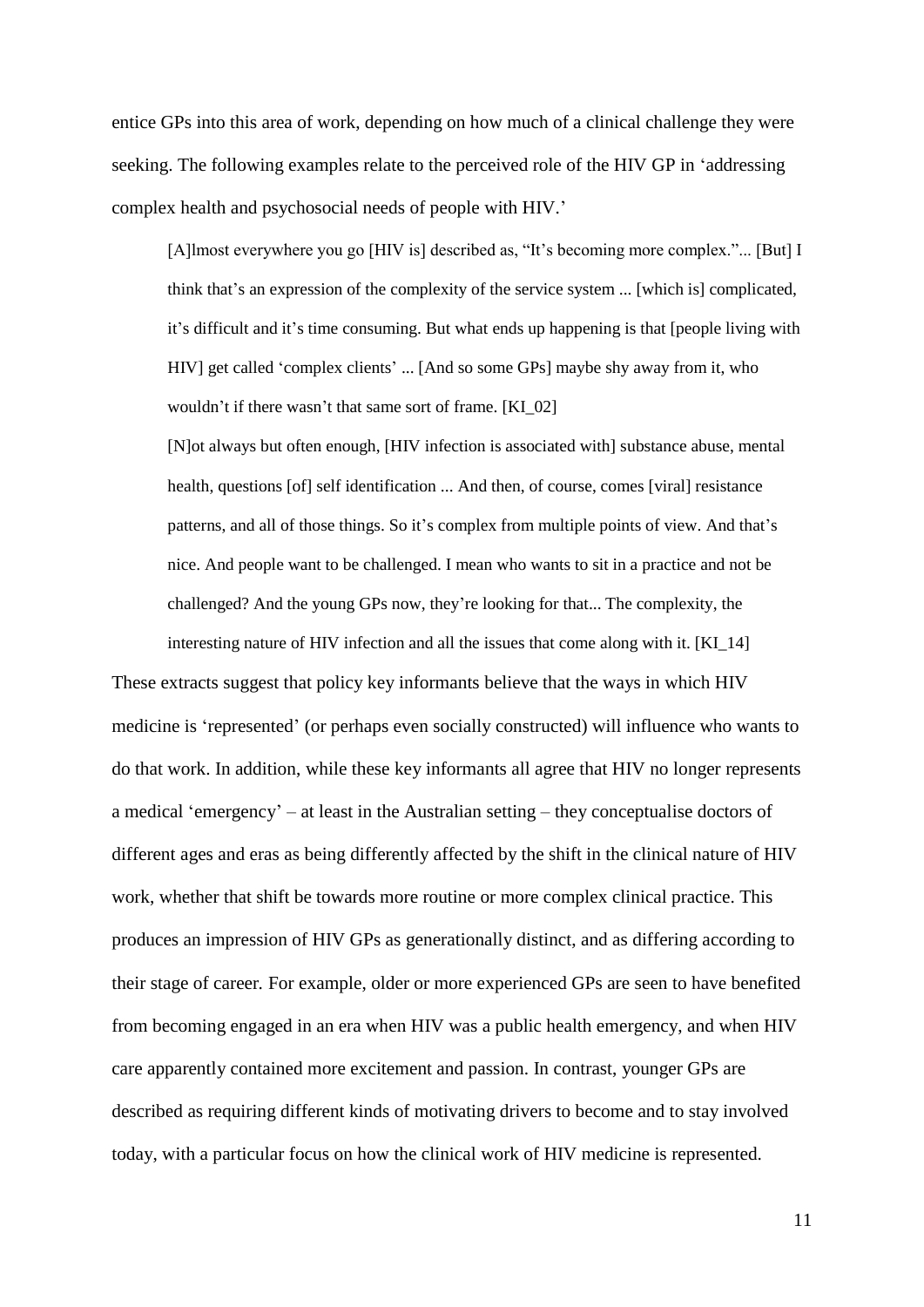A set of themes describing the perceived *professional* dimensions of the role of HIV GP was also identified in these interviews including collaborating across HIV care teams and disciplines, contributing to HIV shared care arrangements (particularly between nonprescribing GPs and HIV specialists), and actively seeking support to become and to remain engaged in HIV medicine. While the professional priorities of HIV GPs formed a large part of these interviews, there was variability in how key informants characterised the relationship between individual GP career trajectories and workforce governance and policy. This section considers examples from the three following professional dimensions: 1) 'aims to succeed in business and lead a balanced life;' 2) 'seeks support to remain engaged in HIV medicine;' and 3) 'has career trajectory regulated by national workforce policy.'

1) The GP workforce is crazy ... I actually call it the 'normalisation' of the workforce ... Because it is GPs now wanting a life: GPs not wanting to work full time [or] be on call seven days a week ... [M]y opinion is, that if you could peel away all the things that affect GPs as GPs ... you're going to find you've got a very small number of issues that are actually about HIV itself ... [Although, outside Sydney and Melbourne], especially... a GP that works in HIV does not want to be known as 'the HIV doctor' ... I don't think [that is due to] discriminatory reasons or anything. Like they're actually workflow delivery things... [T]heir books are closed. They can't take more patients ... They want to be able to see their patients with their coughs and colds and flus and kidney stones and ingrown hairs, and all the other things ... [And] by being an HIV service, they lose a whole pile of stuff. [KI\_06]

2) [T]o be a competent prescriber ... one needs to really do a fair bit of work to keep up with developments and, you know, the ever changing information about side effects and all of that sort of stuff. So I think that's an issue for GPs who are either working in the HIV field or considering getting into it, is that it's a lot of work. And you'd sort of want to have quite a big cohort of patients to make it worth your while, specialising to that degree. [KI\_08] 3) [A] generation of [HIV GPs] ... are now coming to the end of their useful life ... [T]he question is how to renew and bring in a next generation of people ... [Because HIV is] not the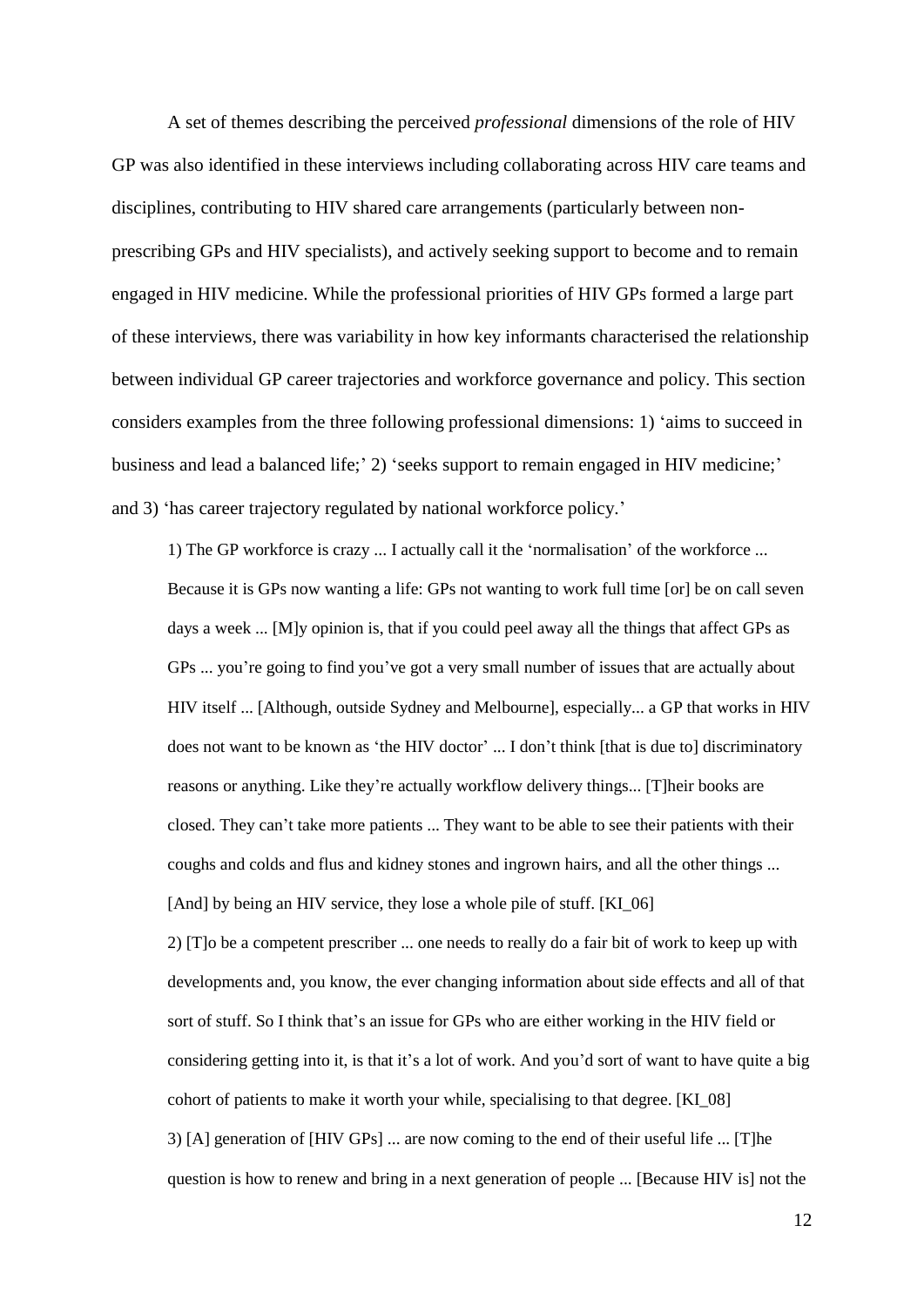biggest thing in the health system ... [L]et's say over the next couple of years we found twenty people in their thirties who are prepared to take this on, we'd be right ... I think it's got something to do with the way in which the two [general practice and sexual health] colleges work ... And it's got something to do with the workforce planning system that has developed ... [But] I'd be interested just in incentives and the money ... can you make a good living out of doing it? [KI\_23]

These extracts illustrate how the role of the HIV GP is characterised with reference to the broader professional cultures and economies of medical practice in Australia. In all three examples, the HIV GP is inscribed with the (uncontroversial) right to negotiate a manageable workload, with remuneration noted in the final example as a key factor in attracting new recruits to the area. What is interesting to observe here are the assumptions about how GPs are believed to negotiate between the opportunities and obligations attached to a specialised area of medical practice such as HIV. Having a small number of HIV positive patients that GPs care for is noted in the first two examples as the most significant barrier to engaging with HIV because of their commitment to be available to other patients, their desire for a balanced life, and the (perception, at least, of a) prohibitive amount of training required to stay on top of developments in the field of HIV medicine. None of these examples present a very good case for what HIV medicine might offer to GPs as a rewarding area of special interest, with a much more dominant focus on the many structural and individual reasons why other professional choices for GPs are likely to be more attractive.

Lastly, these policy key informants describe a set of *political* dimensions that represent HIV GPs as a highly politicised group within the Australian health workforce. It was common in these interviews to hear the HIV GP described as someone who plays an advocacy and support role for HIV positive patients and is active in changing discriminatory social attitudes about HIV, despite the increasing 'demotion' of HIV in the perceived hierarchy of the (post-HIV-crisis) priorities of Australian public health funding. These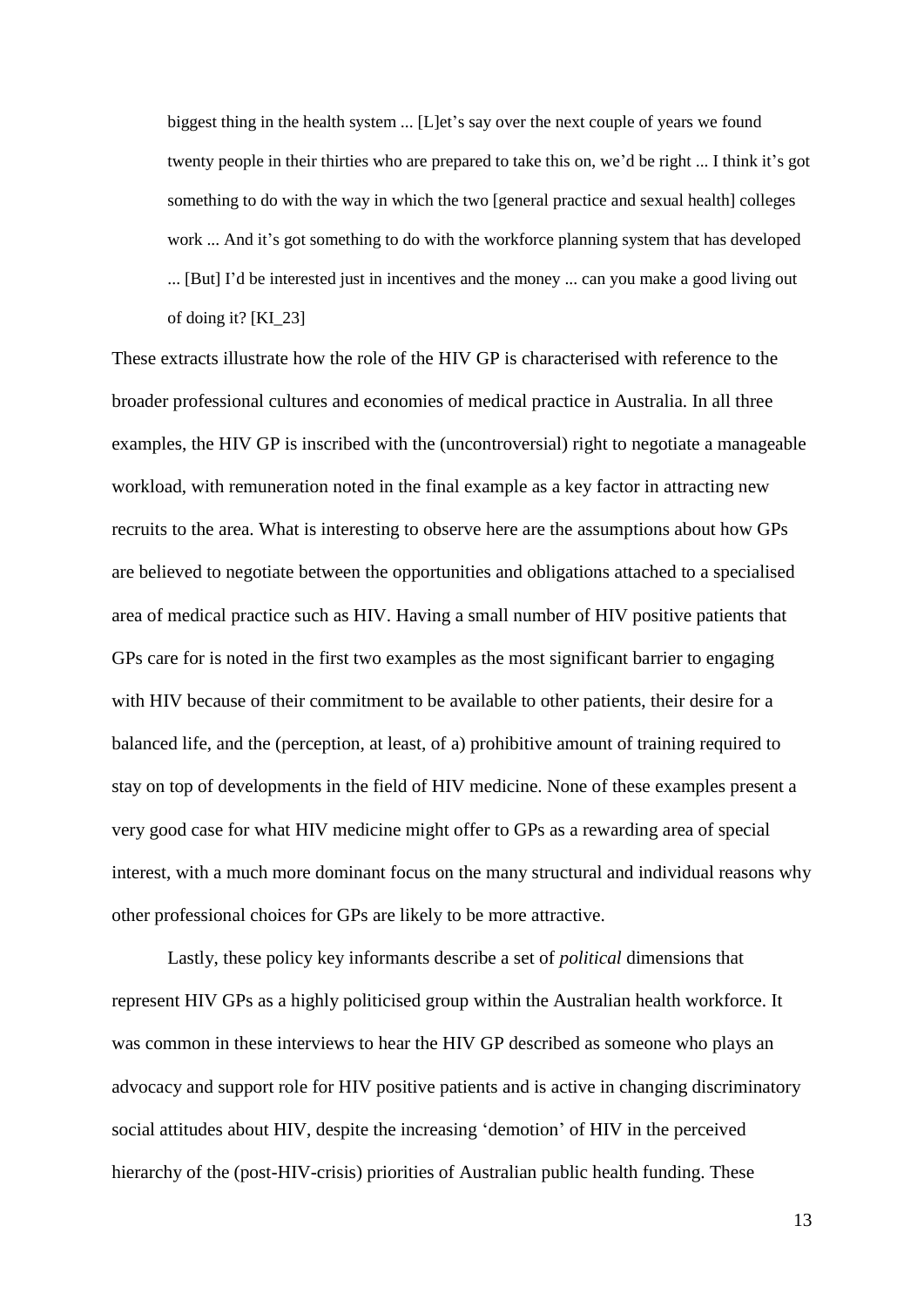accounts closely associate the work of HIV medicine with caring for 'marginalised communities', as noted in this paper's introductory quote, and represent HIV as a culturally and politically distinctive area of health need compared to most other areas of general practice medicine.

The political examples we will look at in most detail here are drawn from the two themes that most explicitly articulated a 'personal politics' of HIV work: 1) 'motivated to work in HIV medicine by sexual identity politics;' 2) 'resilient to emotional challenges of providing HIV care.'

1a) Well, the GPs who provide HIV care – let's be very frank – are either gay, gay men, or to a degree women ... [And] I don't see really why that would change very much. I don't think it's going to be the case that there's going to be a whole cohort of straight GPs who are going to take this over. [KI\_23]

1b) And I mean lots of young, gay-boy doctors don't want to work in HIV. Because either it's seen as boring and routine medicine or they don't want to be tarred with 'everything-has-tobe-HIV-related.' Which is the way they sort of saw it or they've had to, to fight that off. I mean I know that, that is a generalisation but it's a generalisation based on talking to all of those young, gay, male doctors that I know who are in that group. [KI\_01]

2) [A]s I said before with people being very passionate about the area. With that passion comes, you know, does the passion lead [to burnout]? ... I think back to some of the GPs I knew early on who – the ones without HIV – who were sitting on one side of the desk saying, you know, "That could have been me on the other side." And a very, you know, quite strong identification with their patient. [KI\_01]

For some of these key informants, gay identity was deployed as a necessary condition for the role of HIV GP; it was also proposed to have 'led the passion' for many of the HIV GPs they have known over the years. For others, the role that gay doctors played in the early HIV response in Australia was believed to have produced an unsustainable merging of personal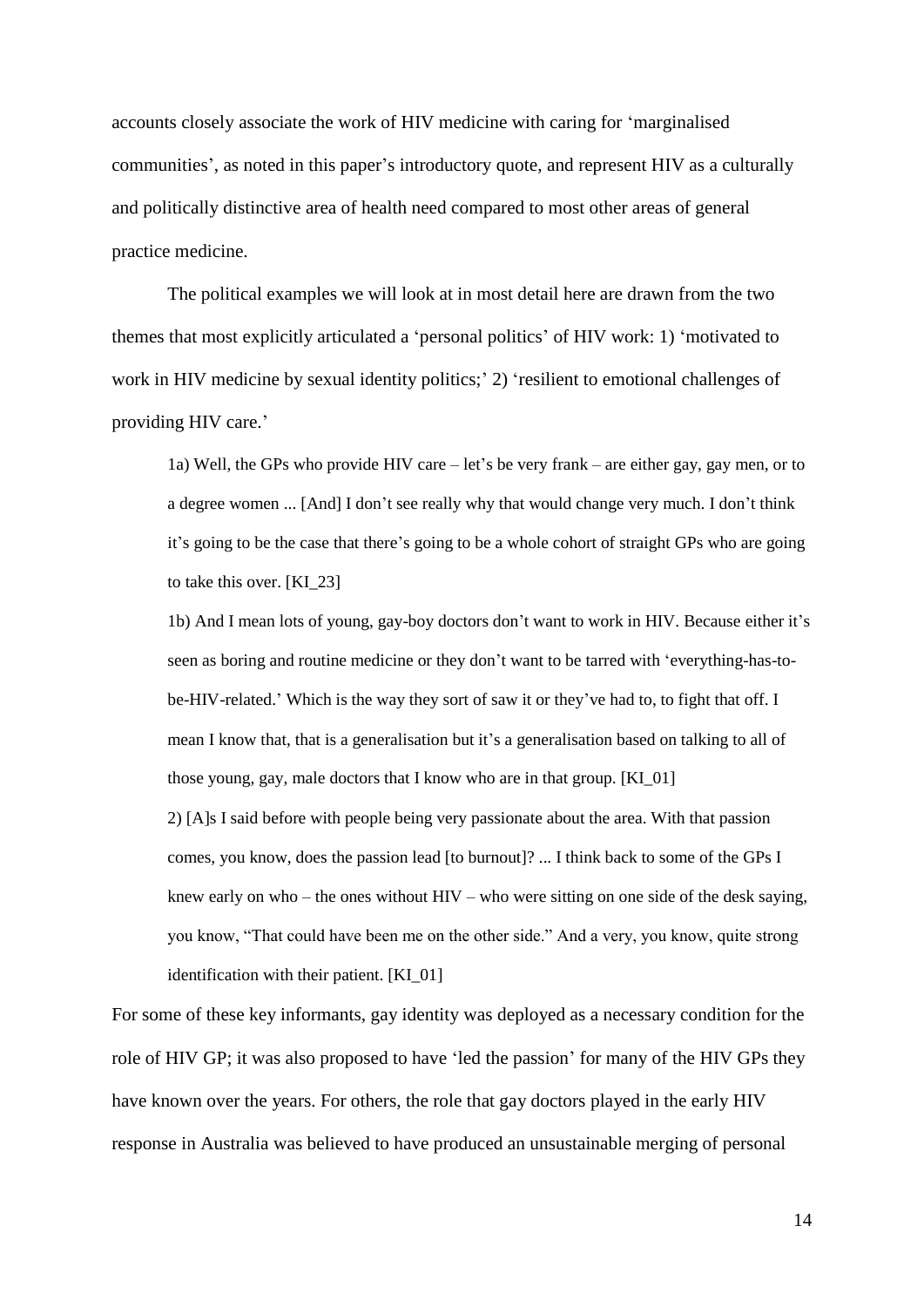and professional identities and – perhaps because of this – to be discouraging some younger gay doctors from becoming involved today. These extracts imply that one of the things that moves a GP to work in HIV is that they are often gay men themselves and they have a desire to care for their own communities, even if this doesn't account for the considerable number of female and heterosexual male doctors providing HIV care around Australia. What is most consistent across even the variations within these themes is the assumption that the politics of HIV work has to have a good and close fit with the personal belief systems of GPs in order to effectively engage and maintain their interest over time.

#### **Discussion**

The conceptual description we proposed in Figure 1 illustrates both the breadth of themes we identified in interviews with policy key informants and some of the relationships that we believe contribute to their meanings. By describing these themes and organising them into distinct dimensions, we show how particular ideas are being produced here about what moves a GP to pursue and sustain a special interest in HIV, but also how these are seen to contribute to shaping the 'culture of HIV medicine'. While some of the perceived dimensions of the HIV GP role may be typical of other parts of the general practice workforce, our analysis suggests that it is the particular combination of these clinical, professional and political dimensions that policy key informants believe is most special here, and therefore what is likely to be of most use in growing and supporting the HIV GP workforce. As a summary, our results suggest that policy key informants believe that what moves a GP is: 1) how the *clinical* work of HIV medicine is represented; 2) how the *professional* opportunities and obligations of HIV medicine are balanced; and 3) how the *politics* of HIV work fits with the personal beliefs of individual GPs. In addition, our policy key informants believe that individual GPs are moved by their 'generation' and stage of career, number of HIV positive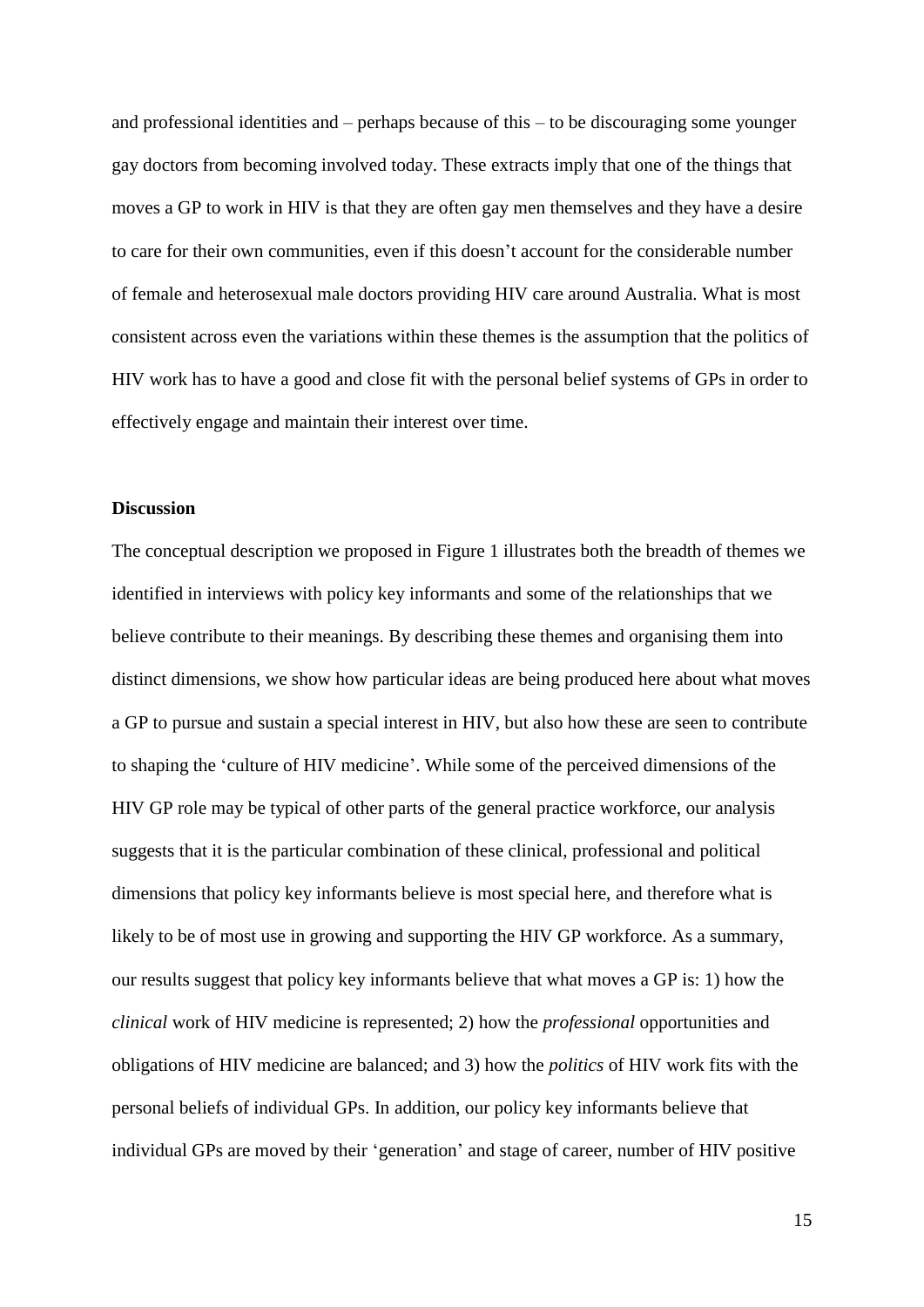patients, and own sexuality. Another factor noted in the data but not featured in our analysis was geographic location, an important issue for all Australian GPs.

There are two main limitations to our approach which are useful to acknowledge. The first is that, in this paper, we are researching the Australian clinical workforce without incorporating their direct accounts. Our aim here was to explore how senior members of organisations which shape HIV care policy think and talk about the role of the HIV GP. As policy theorist Colebatch suggests, the process of developing policy involves 'interpreting the world in a way that makes it appropriate to address particular situations in particular ways' (2009, 30). Therefore, while this particular paper is limited to considering the view of policy 'makers' and 'shapers', exploring these accounts can nonetheless provide valuable insights into how these workforce issues are conceptualised and therefore how they are likely to be addressed. Forthcoming analyses will focus on how Australian HIV GPs themselves describe their work and their reasons for engaging with and maintaining an interest in HIV over time. Another limitation of this paper is that we are focused on a particular clinical role – the Australian GP who prescribes HIV medication – that is not necessarily common in other parts of the world. Nonetheless, while our findings are not directly generalisable to other HIV and health service settings, we do believe that the way policy key informants talk about the role of the HIV GP has relevance to other settings and to other professional roles, particularly those facing workforce shortages and those represented as challenging or under-served areas of medical practice, at least in the developed world.

While the health workforce literature is predominantly focused on the economic and structural factors that influence workforce recruitment and retention (e.g. Collyer 2007), other parts of the interdisciplinary social and behavioural sciences literature can provide useful guidance in interpreting our findings. In particular, the sociology of the medical professions can help us to think through why the representation of HIV medicine might matter to GPs in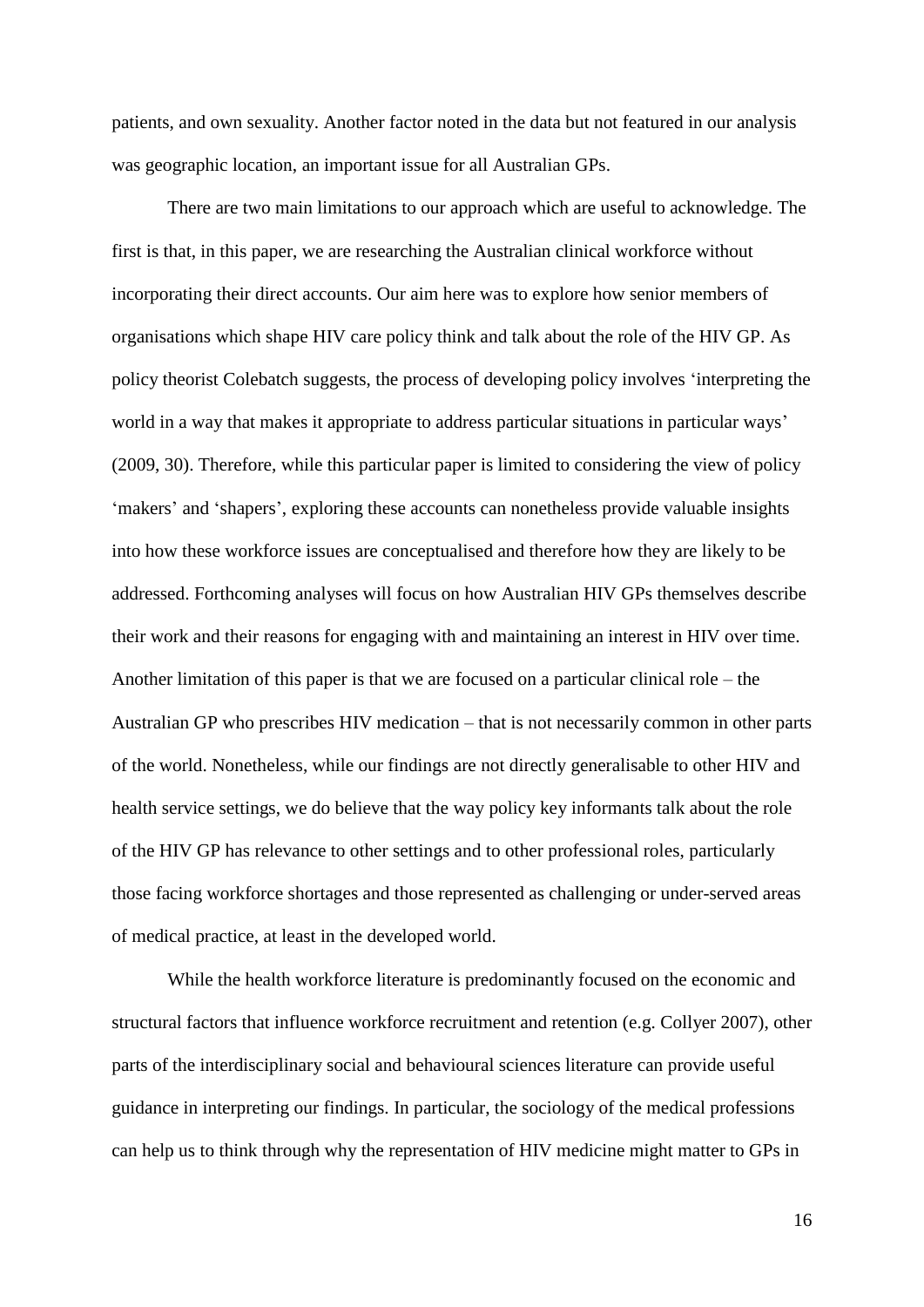making decisions about an area of special interest. For decades, this branch of medical sociology has shown how medical specialties and sub-specialities are socially produced and reproduced both within the medical profession (e.g. Friedson 1970) and in relation to other forms of health and medical practice, such as alternative medicine (e.g. Saks 1994). Research from the UK has argued that professional boundaries both within ('intra-professional') and across ('inter-professional') medical specialities are undergoing change and negotiation through the governmental process of establishing and regulating special interest areas for GPs (e.g. Martin et al. 2009). Those authors have proposed that the increasing specialisation within general practice is more broadly consolidating the dominance of the medical specialist over the 'cultivated all-rounder' (Pickard 2009, 263). Our analysis suggests that similar processes may be underway in Australia, with the role of the GP with a special interest in HIV characterised as particularly 'unique' in contrast with the role of 'ordinary' GPs, which has a similar (if unspoken) implication that specialist medical roles are more 'special' than generalist ones. In this context, the way in which HIV medicine is represented is likely to mean a great deal for GPs who are increasingly expected to develop particular competencies in their medical practice. Their areas of special interest can therefore take on the significance of a major career decision, which may be why so much seems to be riding on how the clinical nature of this area of interest is constructed and communicated.

The psychological research on the role of individuals' values in medical career decisions may also be of use in interpreting our findings, particularly those relating to how GPs negotiate and balance the professional opportunities and obligations attached to the field of HIV medicine. This is still a relatively focused area of research, and usually based on the assumption that a 'commitment to a career specialty depends more on values than on any other factor' (Borges and Hartung 2010, 780). For example, the value of 'benevolence' has been associated with identifying primary care as a specialty aspiration among US medical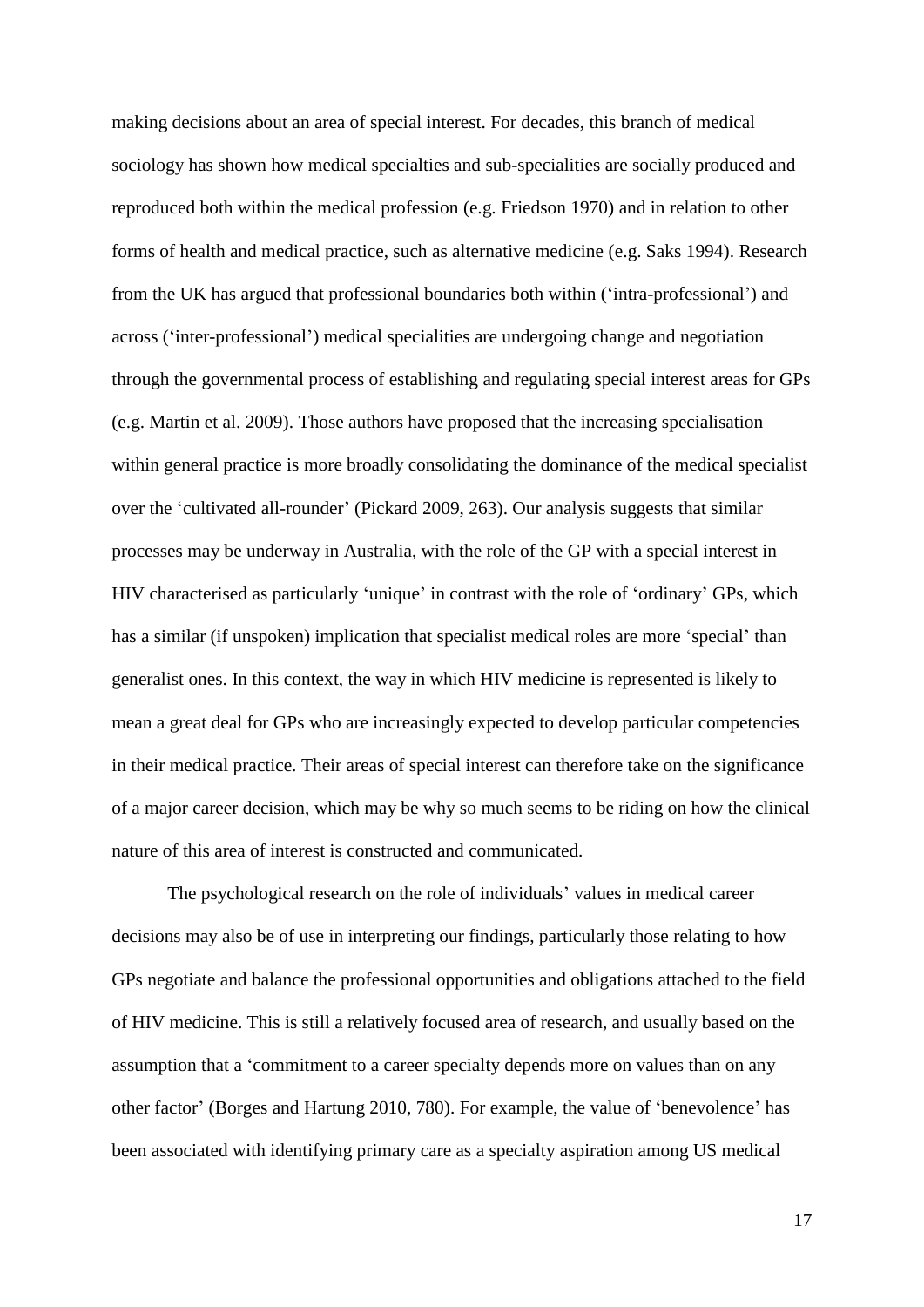students (Schubot et al. 1995), and with higher levels of professional satisfaction among US family physicians (Eliason and Schubot 1995). Other researchers have suggested that having a 'societal orientation' as a medical student is related to choosing family medicine/general practice as a career (Wright et al. 2004). This research indicates that medical students who pursue general practice are often motivated by more than money, prestige, or any of the other professional values traditionally associated with a medical career, which suggests that GPs are already more open to taking on 'challenging' areas of special interest or work with 'marginalised communities' than medical practitioners in other specialties. However, what is less well understood in this literature is which values or value systems might motivate a GP to take on work (and to keep on taking it on) in an area such as HIV, particularly if it represents only a small part of their general practice work. There are important opportunities here for health workforce research regarding how values influence GPs at different points in their careers particularly in terms of the areas of special interest in which they are engaged or open to pursuing, and how these values may change over time along with changing patient needs, health systems, and social contexts.

Collyer has argued that health workforce research needs to take better account of the 'social factors [that shape] the labour market as a whole, both nationally and internationally' (2007, 250). Some of the broader social factors that are of relevance in helping us to understand how policy key informants describe the role of the HIV GP include the rollout of effective HIV treatments, the governance of general practice and other areas of medicine, and the ageing of the Australian population. While each of these should inform policy that aims to support and grow the HIV general practice workforce in Australia, the factor that seems most unique to this field of medicine is the changing politics of sexual identity. Our policy key informants both proposed and challenged the idea that HIV GPs are connected to this area of work by virtue of their own sexual identities. While there is little doubt that a deep personal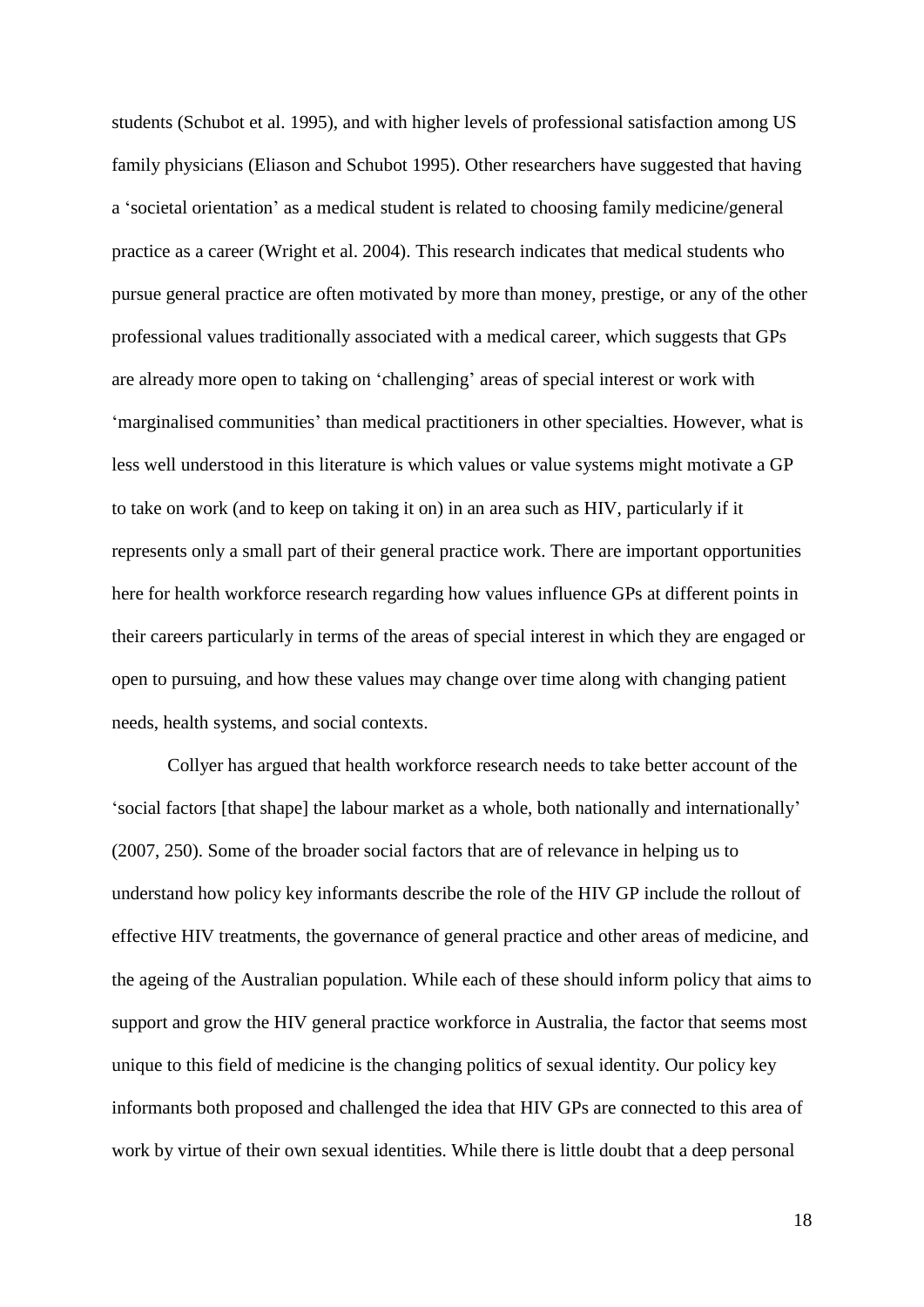identification between doctors and patients in this sector in the early years led to both vocational passion and – in some cases, at least – to emotional burnout, the idea that the sexual identity of practicing clinicians needs to 'match' with that of their patients seems quite particular to this area of medicine. Most of the (rather limited) literature on gay- and lesbianidentified doctors focuses on their experiences of homophobia (e.g. Burke and White 2001; Chur-Hansen 2004; Risdon et al*.* 2000), rather than proposing a particular association between sexual identity and chosen areas of medical practice. However, this may well simply reflect the lack of opportunities for research funding on this topic. Sociological and historical research suggests that sexual identity has changed over the past few decades, alongside and in connection with the unfolding of the HIV epidemic, and in response to increasing social and legal acceptance of sexual minorities, particularly in high income countries. This 'post-gay' thesis suggests that gay men and lesbians no longer need to organise their sense of self around their sexual orientation (Reynolds 2007; Seidman 2002), which flows through to their choices of friends, social environments, and work. If you accept this argument, then it follows that gay men may be less likely to continue to (typically) take on the role of HIV general practice doctor, and other kinds of motivating factors will take their place. While it remains to be seen what those factors are likely to be and how successful they are in growing the HIV general practice workforce over time, there is little doubt that there will continue to be a need for the personal beliefs of doctors to have a good 'fit' with the politics of HIV care.

#### **Conclusion**

In response to a gap in the literature on what moves a GP to pursue or sustain a special interest in HIV, we examined how policy key informants describe the role of the HIV general practice doctor. While some of the perceived dimensions of this role may be typical of other parts of the general practice workforce, our key informant interviews suggest that it is the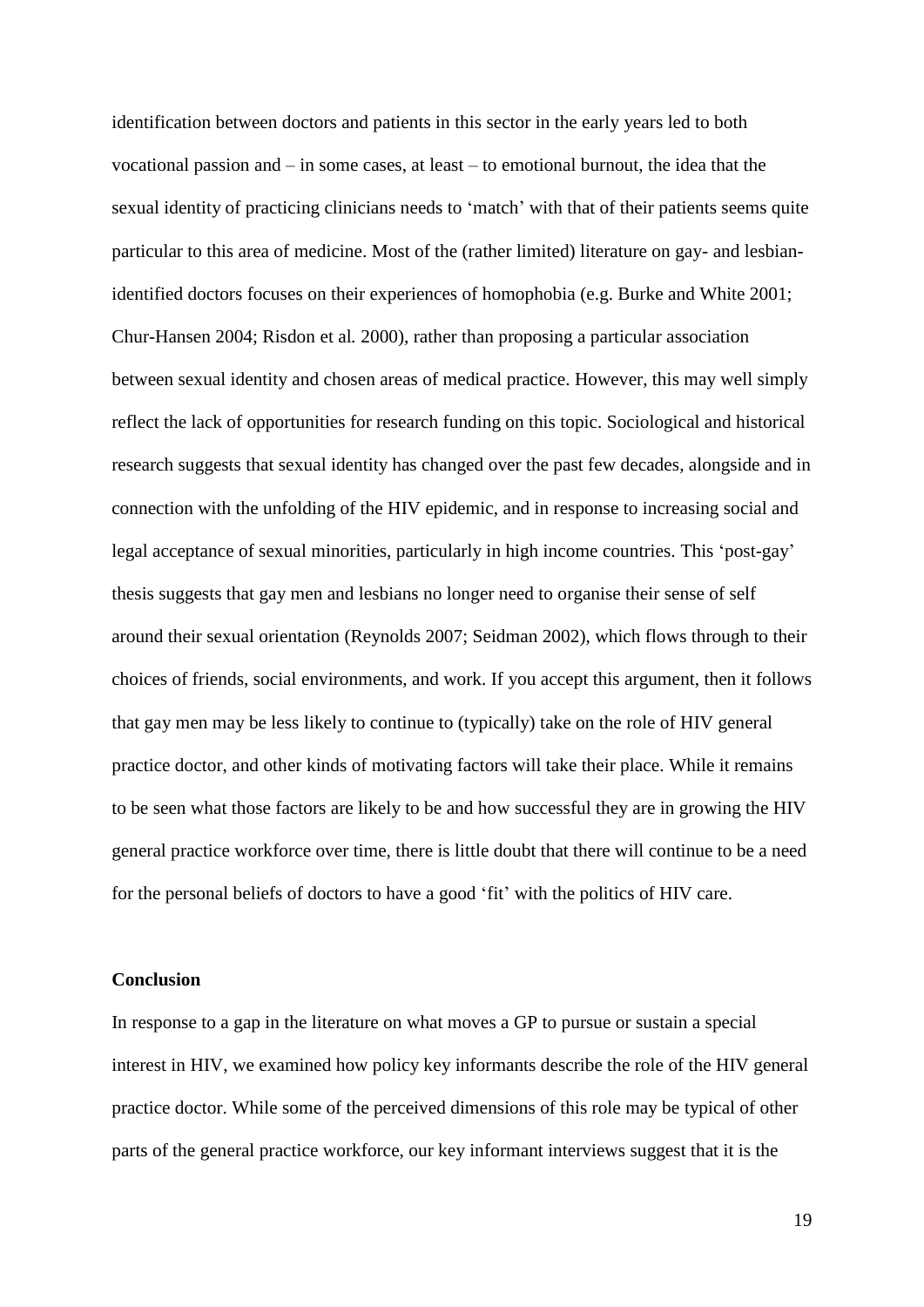particular combination of clinical, professional and political dimensions that constitutes what is most special about the role of HIV GP, and how these contribute to shaping the 'culture of HIV medicine'. Making use of the breadth of insights that are available across the interdisciplinary social and behavioural sciences is useful in thinking through how medical practitioners become and remain engaged in the care of people living with HIV, with broader implications for the engagement of health professionals in challenging or under-served areas of medical work in developed nations.

**Acknowledgements**: Many thanks to the key informants who agreed to take part in interviews for this project. Thanks also to our Expert Committee members including Ms Levinia Crooks AM, Mr David McGuigan, Dr Mark Bloch, Mr Ian Watts, Dr Ronald McCoy, Ms Linda Forbes, Dr Jeanne Ellard, Associate Professor Marilyn McMurchie OAM, Dr Catherine Pell, Dr William Donohue and Dr David Ellis. This study was funded by a Project Grant (568632) from the Australian Government's National Health and Medical Research Council. In addition to competitive grant funding schemes, National Centre in HIV Social Research projects are partly or fully funded by the Australian Government Department of Health and Ageing.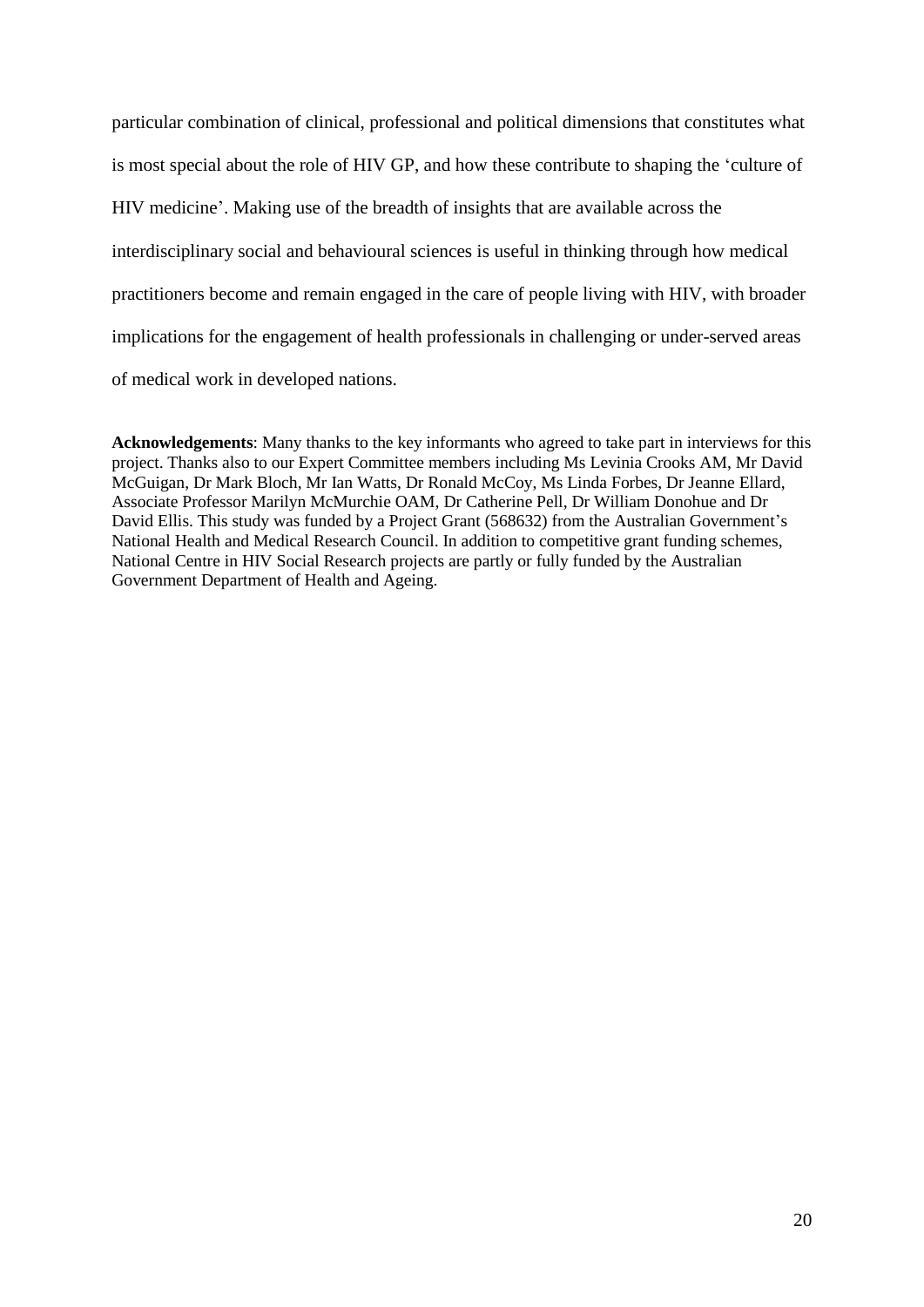#### **References**

- Adams, J., K. Chacko, G. Guiton and E. Aagaard. 2010. Training internal medicine residents in outpatient HIV care: A survey of program directors. *Journal of General Internal Medicine* 25, no. 9: 977–81.
- Boggis, A.R.J. and C.S. Cornford. 2007. General practitioners with special clinical interests: A qualitative study of the views of doctors, health managers and patients. *Health Policy* 80, no. 1: 172–78.
- Borges, N.J. and P.J. Hartung. 2010. Stability of values during medical school. *Medical Teacher* 32, no. 9: 779–81.
- Braun, V. and V. Clarke. 2006. Using thematic analysis in qualitative psychology. *Qualitative Research in Psychology* 3, no. 2: 77–101.
- Brown-Peterside, P., B. Sibbald and P. Freeling. 1991. AIDS: Knowledge, skills and attitudes among vocational trainees and their trainers. *British Journal of General Practice* 41, no. 351: 401–05.
- Burke, B.P. and J.C. White. 2001. Wellbeing of gay, lesbian, and bisexual doctors. *British Medical Journal* 322, no. 7283: 422–24.
- Chur-Hansen, A. 2004. Experience of being gay, lesbian or bisexual at an Australian medical school: A qualitative study. *International Journal of Inclusive Education* 8, no. 3: 281–91.
- Colebatch, H.K. 2009. *Policy*. 3rd ed. New York: Open University Press.
- Collyer, F. 2007. A sociological approach to workforce shortages: Findings of a qualitative study in Australian hospitals. *Health Sociology Review* 16, no. 3–4: 248–62.
- Commonwealth of Australia. 2010. *Sixth national HIV strategy: 2010-2013*. Canberra: Commonwealth Department of Health and Ageing.
- De Botton, A. 2009. *The pleasures and sorrows of work*. London: Penguin.
- Defty, H., H. Smith, M. Kennedy, N. Perry and M. Fisher. 2010. GPs' perceived barriers to their involvement in caring for patients with HIV: A questionnaire-based study. *British Journal of General Practice* 60: 348–51.
- Eliason, B.C. and D.B. Schubot. 1995. Personal values of exemplary family physicians: Implications for professional satisfaction in family medicine. *Journal of Family Practice* 41, no. 3: 251–56.
- Fleishman, J.A., B.R. Yehia, R.D. Moore, K.A. Gebo and F.T.H.R. Network. 2010. The economic burden of late entry into medical care for patients with HIV infection. *Medical Care* 48, no. 12: 1071–79.
- Friedson, E. 1970. *Profession of medicine: A study of the sociology of applied knowledge*. New York: Dodds Mead.
- Gerada, C., N. Wright and J. Keen. 2002. The general practitioner with a special interest: New opportunities or the end of the general practitioner? *British Journal of General Practice* 52: 796–98.
- Gerbert, B., B.T. Maguire, T. Bleecker, T.J. Coates and S.J. Mcphee. 1991. Primary care physicians and AIDS. Attitudinal and structural barriers to care. *Journal of the American Medical Association* 266, no. 20: 2837–42.
- Jansson, J., D. Wilson and J. Watson. 2010. *Mapping HIV outcomes: Geographical and clinical forecasts of numbers of people living with HIV in australia*. Sydney: National Centre in HIV Epidemiology and Clinical Research; National Association of People Living with HIV/AIDS.
- Kirkman, M., M. Scott and M. Bartos. 1999. GPs' involvement in the management of patients with HIV/AIDS in Australia. *Venereology* 12, no. 3: 105–10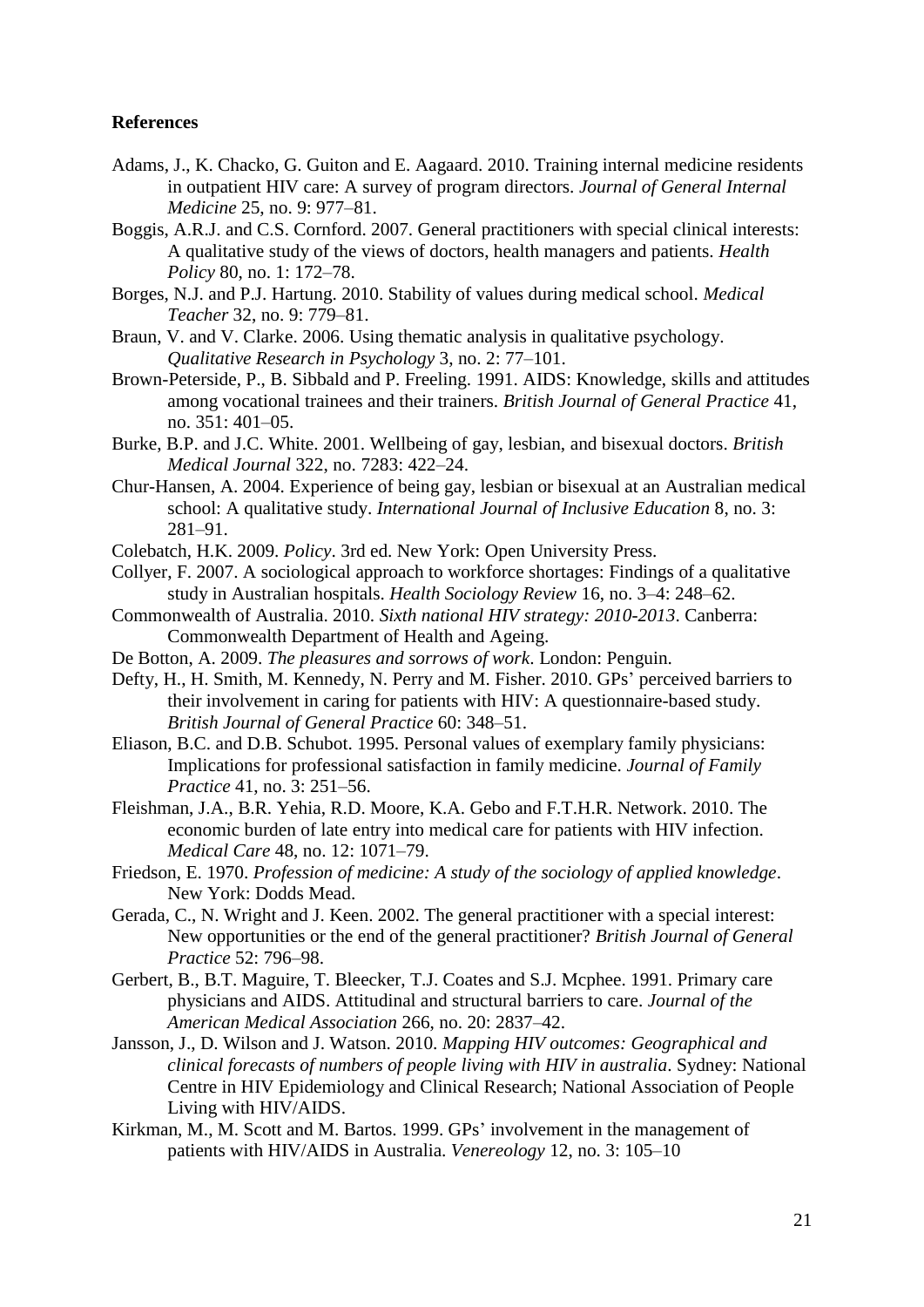- Martin, G.P., G. Currie and R. Finn. 2009. Reconfiguring or reproducing intra-professional boundaries? Specialist expertise, generalist knowledge and the 'modernization' of the medical workforce. *Social Science & Medicine* 68, no. 7: 1191–98.
- Mulvey, G. and M. Temple-Smith. 1997. Managing people with HIV/AIDS: The involvement of Victorian general practitioners. *Australian Family Physician* 26, no. Suppl 2: S66–70.
- Newman, C.E., S.C. Kippax, L. Mao, D.C. Saltman and M.R. Kidd. 2010a. Roles ascribed to general practitioners by gay men with depression *Australian Family Physician* 39, no. 9: 667–71, 74.
- Newman, C.E., L. Mao, P.G. Canavan, D.C. Saltman, M.R. Kidd and S.C. Kippax. 2010b. Hiv generations? Generational discourse in interviews with Australian general practitioners and their HIV positive gay male patients. *Social Science & Medicine* 70, no. 11: 1721–27.
- Orth, D., J. Hoy, W. Fitzgerald, J. Patten and A. Allworth. 2008. Primary care management of HIV disease. In *HIV, viral hepatitis and STIs: A guide for primary care*. Darlinghurst, NSW: Australasian Society for HIV Medicine.
- Paine, S.L. and D. Briggs. 1988. Knowledge and attitudes of victorian medical practitioners in relation to HIV infection. *Medical Journal of Australia* 148: 221–25.
- Pell, C., S. Donohoe and D. Conway. 2008. Health care services for men who have sex with men in different australian states and territories since the emergence of HIV. *Sexual Health* 5, no. 2: 161–68.
- Pickard, S. 2009. The professionalization of general practitioners with a special interest: Rationalization, restratification and governmentality. *Sociology* 43, no. 2: 250–67.
- Piko, L.M. and C.B. Phillips. 2010. General practice as a career: Insights for workforce policy. *Medical Journal of Australia* 193: 99–100.
- Reynolds, R. 2007. *What happened to gay life?* Sydney: UNSW Press.
- Risdon, C., D. Cook and D. Willms. 2000. Gay and lesbian physicians in training: A qualitative study. *CMAJ* 162, no. 3: 331–34.
- Royal Australian College of General Practitioners. 2007. *Specific interests in general practice within the RACGP – a discussion paper*. Melbourne: Royal Australian College of General Practitioners.
- Russell, D. 2004. A queer practice. *Australian Family Physician* 33, no. 1–2: 9–10.
- Saks, M. 1994. *Professions and the public interest: Medical power, altruism and alternative medicine*. New York: Routledge.
- Sandelowski, M. and J. Barroso. 2003. Classifying the findings in qualitative studies. *Qualitative Health Research* 13, no. 7: 905–23.
- Savage, J., L. Crooks and S. Mclean. 2009. *Models of access and clinical service delivery for people with HIV in Australia: Final report*. Sydney, NSW: Australasian Society for HIV Medicine.
- Schubot, D.B., B.C. Eliason and W. Cayley Jr. 1995. Personal values and primary care specialty aspirations. *Academic medicine: Journal of the Association of American Medical Colleges* 70, no. 11: 952–53.
- Seidman, S. 2002. *Beyond the closet: The transformation of gay and lesbian life*. New York: Routledge.
- Shadbolt, N. and J. Bunker. 2009. Choosing general practice: A review of career choice determinants. *Australian Family Physician* 38, no. 1–2: 53–55.
- Shaw, S.E. 2010. Reaching the parts that other theories and methods can't reach: How and why a policy-as-discourse approach can inform health-related policy. *Health: An Interdisciplinary Journal for the Social Study of Health, Illness and Medicine* 14, no. 2: 196–212.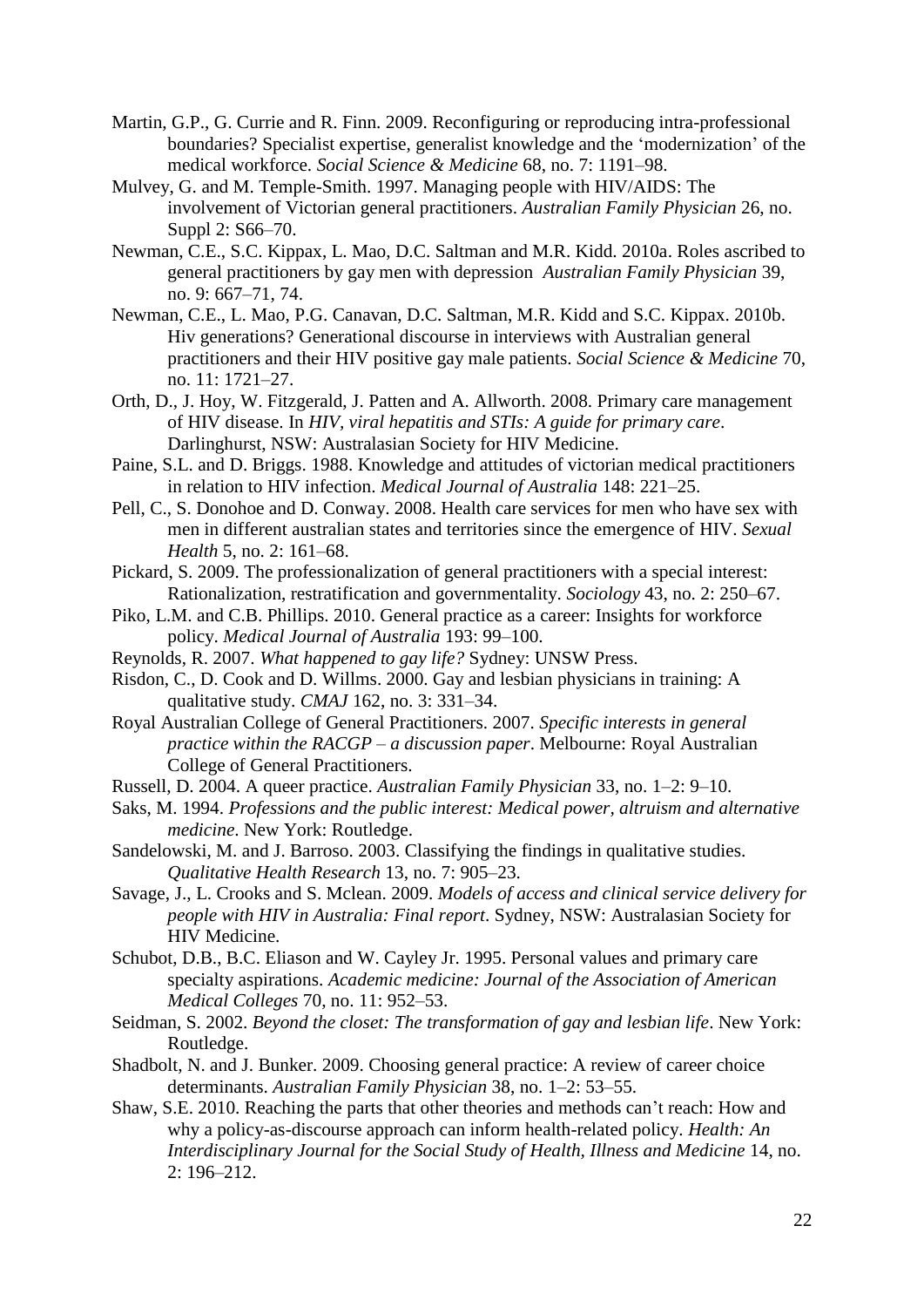- Spurling, G. and C. Jackson. 2009. GPs with special interests: Benefits to patients, gps and the community. *Australian Family Physician* 28, no. 5: 337–39.
- Tay, J., T. Siddiq and W. Atiomo. 2009. Future recruitment into obstetrics and gynaecology: Factors affecting early career choice. *Journal of Obstetrics and Gynaecology* 29, no. 5: 369–72.
- Thistlethwaite, J., M.R. Kidd and S. Leeder. 2008. Enhancing the choice of general practice as a career. *Australian Family Physician* 37, no. 11: 964–68.
- Thorne, S. 2008. *Interpretive description*. Walnut Creek, California: Left Coast Press.
- Torrible, S.J., L.L. Diachun, D.B. Rolfson, A.C. Dumbrell and D.B. Hogan. 2006. Improving recruitment into geriatric medicine in canada: Findings and recommendations from the geriatric recruitment issues study. *Journal of the American Geriatrics Society* 54, no. 9: 1453–62.
- Whittaker, B. and J. Watson. 2005. *The impact of complexity on HIV clinical management and clinical research.* Sydney: National Association of People Living with HIV/AIDS.
- Wilkinson, D., M.-L.B. Dick and D.A. Askew. 2005. General practitioners with special interests: Risk of a good thing becoming bad? *Medical Journal of Australia* 183, no. 2: 84–86.
- Wright, B., I. Scott, W. Woloschuk and F. Brenneis. 2004. Career choice of new medical students at three canadian universities: Family medicine versus specialty medicine. *CMAJ* 170, no. 13: 1920–24.
- Yallop, S., A. Lowth, M.H. Fitzgerald, J. Reid and A. Morelli. 2002. The changing world of HIV care: The impact on health professionals. *Culture, Health & Sexuality* 4, no. 4: 431–41.